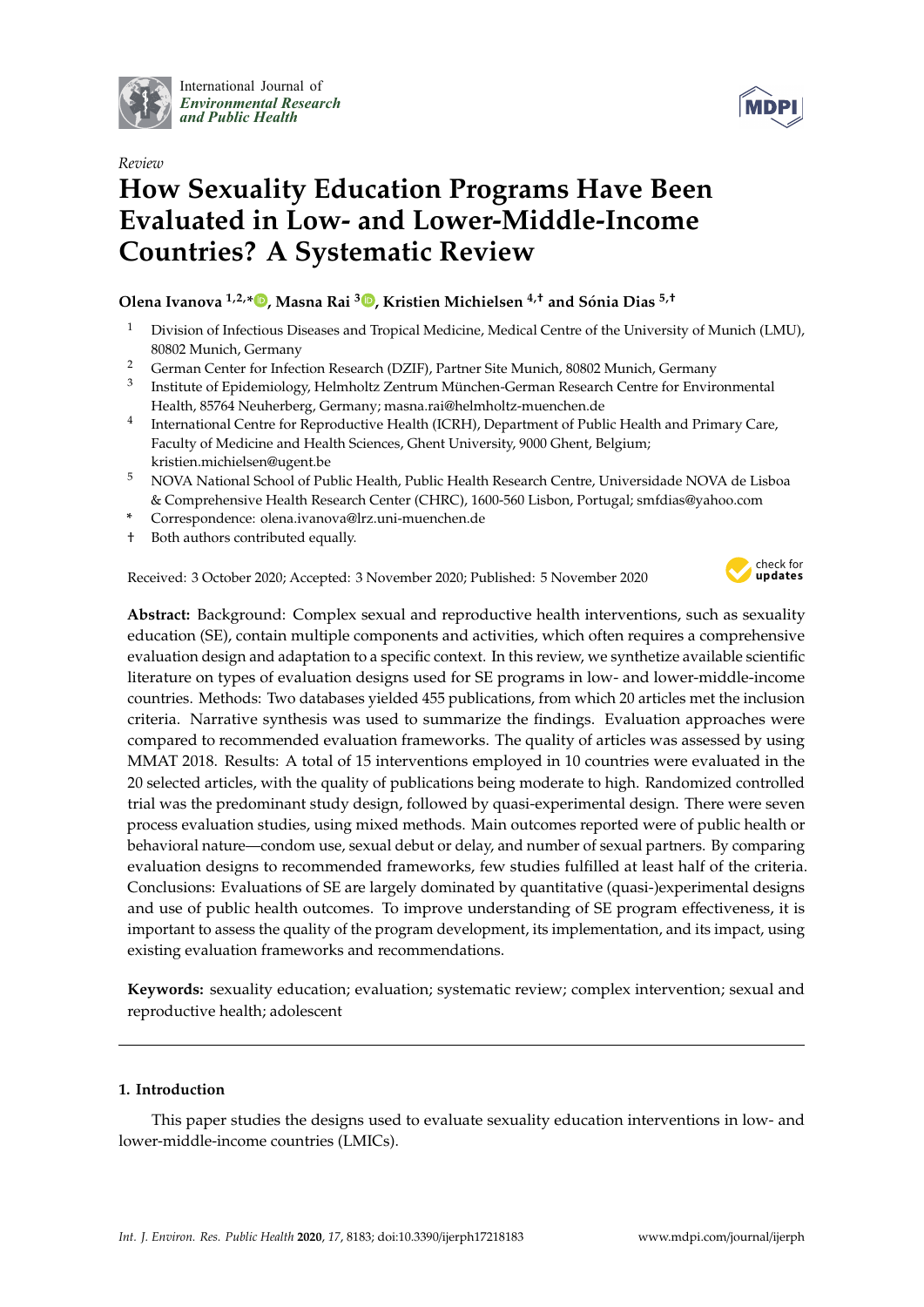#### *1.1. Sexuality Education*

The first International Technical Guidance on Sexuality Education published by The United Nations Educational, Scientific and Cultural Organization (UNESCO) in 2009 defined it as an "age-appropriate, culturally relevant approach to teaching about sexuality and relationships by providing scientifically accurate, realistic, non-judgmental information" [\[1\]](#page-14-0). Sexuality education programs aim to enhance several mutually reinforcing components: to increase knowledge and understanding; to explain and clarify feelings, values, and attitudes; to develop or strengthen skills; and to promote and sustain risk-reducing behaviors.

Sexuality education (SE) is one of the prominent examples of complex interventions, which are widely implemented in the field of sexual and reproductive health (SRH). They are frequently described as interventions that contain several interacting components. However, there are other features that make them complex, such as the number of groups and organizational levels targeted by the intervention, the degree of flexibility, and the difficulty of behaviors required by those delivering or receiving the intervention [\[2\]](#page-14-1). Complex interventions challenge traditional approaches regarding their design, implementation, and evaluation in different contexts [\[3\]](#page-14-2).

In the last decade there have been multiple SE programs implemented across different settings in LMICs that illustrate the complexity of such interventions. Consider the example of the SE program implemented by Kemigisha et al. 2019 for very young adolescents, delivered by university students in primary schools, addressed multiple topics, aimed at changing SRH knowledge, well-being, and behaviors of participants, was guided by the community advisory board and had to overcome a shaky political context around sexuality education [\[4\]](#page-14-3).

Crystalizing the causal link between multiple topics, activities, and context introduced during SE programs and changes in the young peoples' well-being and behaviors (e.g., contraception use or decision-making skills), requires a multifaceted approach to evaluation.

#### *1.2. Recommended Evaluation Methods for Complex Interventions*

The most often used and valued type of evaluation design is randomized controlled trials (RCT), which are on top of the hierarchy of evidence [\[5\]](#page-14-4). They are powerful to causally link an SE intervention to a certain outcome; however, they are not able to provide an understanding of the many facets of effectiveness, e.g., which component worked and why, how the intervention was conceptualized, or how it was accepted by the participants [\[6\]](#page-14-5). Increasingly, evaluation scientists are favoring more innovative and complimentary designs, such as process evaluation or mixed-methods evaluations, to unpack key characteristics of effective programs and highlight the multiple contextual factors and mechanisms that influence adolescent sexual behavior and well-being [\[7\]](#page-14-6). For instance, process (implementation) evaluation carried out in connection with a trial could help to explore how the intervention was implemented, why it succeeded, and how it can be improved [\[2\]](#page-14-1). This combination was suggested by Bonell et al., in 2012, as a realist RCT of complex public health interventions, which helps to examine the effects of the intervention components, to analyse pathways of change, to explore how the intervention effects vary with context, and to employ qualitative and quantitative data [\[8\]](#page-14-7). Process evaluations are especially relevant in multi-center trials, where the standardized intervention may be delivered, adapted, and received in different ways [\[9\]](#page-14-8).

Some authors also suggested specific frameworks to evaluate SE interventions in terms of design, quality, implementation, and outcomes. For instance, the review and consensus on evaluation of SE programs in European countries by the European Expert Group on Sexuality Education suggested that quality and implementation of SE programs should be assessed alongside public health outcomes, such as decrease of teenage pregnancies or sexually transmitted infections (STIs) [\[10\]](#page-14-9). Additionally, there are a number of tools to assess content and delivery of SE programs, such as Sexuality Education Review and Assessment Tool (SERAT), Inside and Out: Comprehensive Sexuality Education (CSE) Assessment Tool or a school-level index of CSE implementation quality, by Keogh et al., 2019 [\[11–](#page-14-10)[13\]](#page-14-11).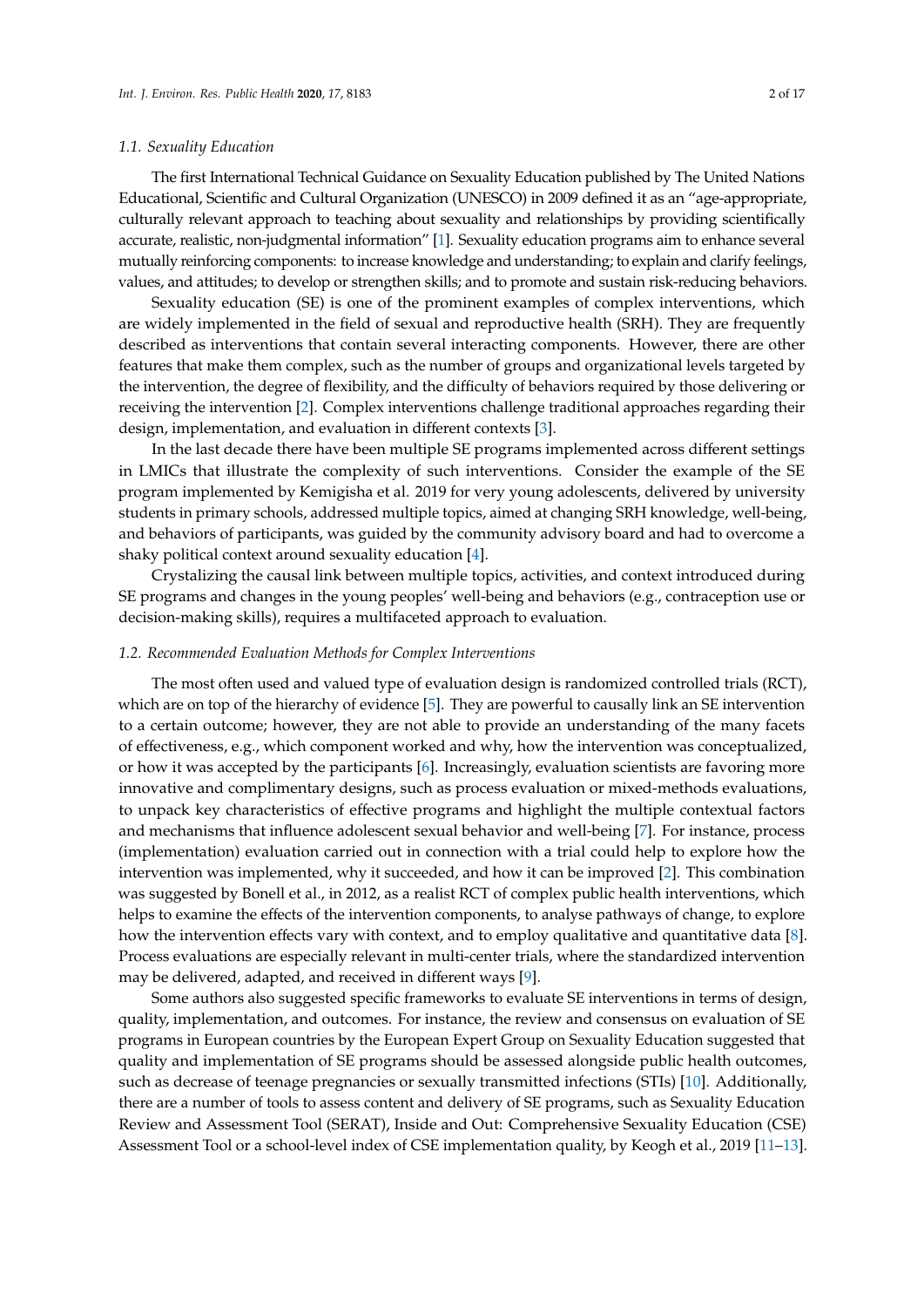#### *1.3. Study Aim*

Despite the availability of multiple evaluation frameworks and methods suitable for complex interventions, as well as suggestions on assessment of quality and implementation of SE programs, little is known on its use and applicability in different settings. The aim of this review is to synthetize available scientific literature on evaluation designs used for SE programs and to assess the actual evidence-base for SE in LMICs.

The review answers three research questions:

What are the most common evaluation designs used for sexuality education interventions?

How do these evaluations align with existing recommendations for the evaluation of complex interventions (European Expert Group on Sexuality Education and Realist Evaluation)?

What are the self-reported benefits and limitations of different evaluation designs?

# **2. Materials and Methods**

We adhered to the Preferred Reporting Items for Systematic Reviews and Meta-Analyses (PRISMA) guidelines for systematic reviews [\[14\]](#page-14-12). This review was registered in the PROSPERO database—CRD42020148735.

## *2.1. Search Strategy*

We searched two main databases: PubMed and Web of Science. Search terms relevant to sexuality education, age groups and evaluation approaches were used. The study population of interest were adolescents and youth (10–24 years old). The UN define adolescents as individuals being 10–19 years old and youth as those persons between the ages of 15 and 24 years [\[15\]](#page-14-13). Only studies, which were conducted in LMICs according to The World Bank classification were included [\[16\]](#page-14-14). Search terms are described in Table [1.](#page-2-0) Data search was performed between April and August 2019. In addition, we completed a manual search of the reference lists of relevant articles. All records were exported into Mendeley—an online reference management program produced by Elsevier. After we removed the duplicates, titles and abstracts were screened for inclusion.

<span id="page-2-0"></span>

| Characteristic                              | <b>Search Terms Combined with AND</b>                                                                                                                                                                                                                                                                                                                                                                                                                                                                                                                                                                                                                                                                                                                                                                                                                                                                                                                                                                                                                                                                                                                                                                                              |
|---------------------------------------------|------------------------------------------------------------------------------------------------------------------------------------------------------------------------------------------------------------------------------------------------------------------------------------------------------------------------------------------------------------------------------------------------------------------------------------------------------------------------------------------------------------------------------------------------------------------------------------------------------------------------------------------------------------------------------------------------------------------------------------------------------------------------------------------------------------------------------------------------------------------------------------------------------------------------------------------------------------------------------------------------------------------------------------------------------------------------------------------------------------------------------------------------------------------------------------------------------------------------------------|
| Study population<br>(adolescents and youth) | (adolescent OR adolescents OR adolescence OR girl OR boy OR youth OR teenage OR teen OR young<br>woman OR young man OR young boys OR young girl OR young women OR young men OR young<br>person OR young people OR student OR pupil OR learner OR young female OR young male OR<br>young adult)                                                                                                                                                                                                                                                                                                                                                                                                                                                                                                                                                                                                                                                                                                                                                                                                                                                                                                                                     |
| Evaluation                                  | (evaluation OR assessment OR impact evaluation OR outcome evaluation OR process evaluation OR<br>realist evaluation OR formative evaluation OR randomized trial OR qualitative evaluation OR<br>quantitative evaluation OR effectiveness evaluation OR summative evaluation OR quasi-experimental<br>design OR non-randomized trial OR pre-post evaluation OR before-after study evaluation OR<br>randomized design OR non-randomized design OR qualitative design OR cost-effectiveness analysis<br>OR economic evaluation)                                                                                                                                                                                                                                                                                                                                                                                                                                                                                                                                                                                                                                                                                                       |
| Sexuality education                         | (sexuality education OR sex education OR abstinence education OR reproductive education OR family<br>values education OR life skills education OR family life education OR sexual health education OR<br>reproductive health education)                                                                                                                                                                                                                                                                                                                                                                                                                                                                                                                                                                                                                                                                                                                                                                                                                                                                                                                                                                                            |
| Low and lower-middle<br>income countries    | (Africa OR Asia OR Latin America OR South America OR Central America OR Central Asia OR<br>Eastern Europe OR South Asia OR South East Asia OR Former Soviet Union OR Afghanistan OR<br>Benin OR Burkina Faso OR Central African Republic OR Chad OR Comoros OR Congo OR Eritrea OR<br>Ethiopia OR Gambia OR Guinea OR Guinea-Bissau OR Haiti OR Korea OR Liberia OR Madagascar<br>OR Malawi OR Mali OR Mozambique OR Nepal OR Niger OR Rwanda OR Senegal OR Sierra Leone<br>OR Somalia OR South Sudan OR Syrian Arab Republic OR Tajikistan OR Tanzania OR Togo OR<br>Uganda OR Yemen OR Zimbabwe OR Angola OR Bangladesh OR Bhutan OR Bolivia OR Cabo Verde<br>OR Cambodia OR Indonesia OR Kenya OR Kiribati OR Kosovo OR Kyrgyz Republic OR Lao PDR OR<br>Papua New Guinea OR Philippines OR São Tomé and Principe OR Solomon Islands OR Sri Lanka OR<br>Sudan OR Cameroon OR Côte d'Ivoire OR Djibouti OR Egypt OR El Salvador OR Georgia OR Ghana<br>OR Honduras OR India OR Lesotho OR Mauritania OR Micronesia OR Moldova OR Mongolia OR<br>Morocco OR Myanmar OR Nicaragua OR Nigeria OR Pakistan OR Swaziland OR Timor-Leste OR<br>Tunisia OR Ukraine OR Uzbekistan OR Vanuatu OR Vietnam OR West Bank and Gaza OR Zambia) |

**Table 1.** Search terms used.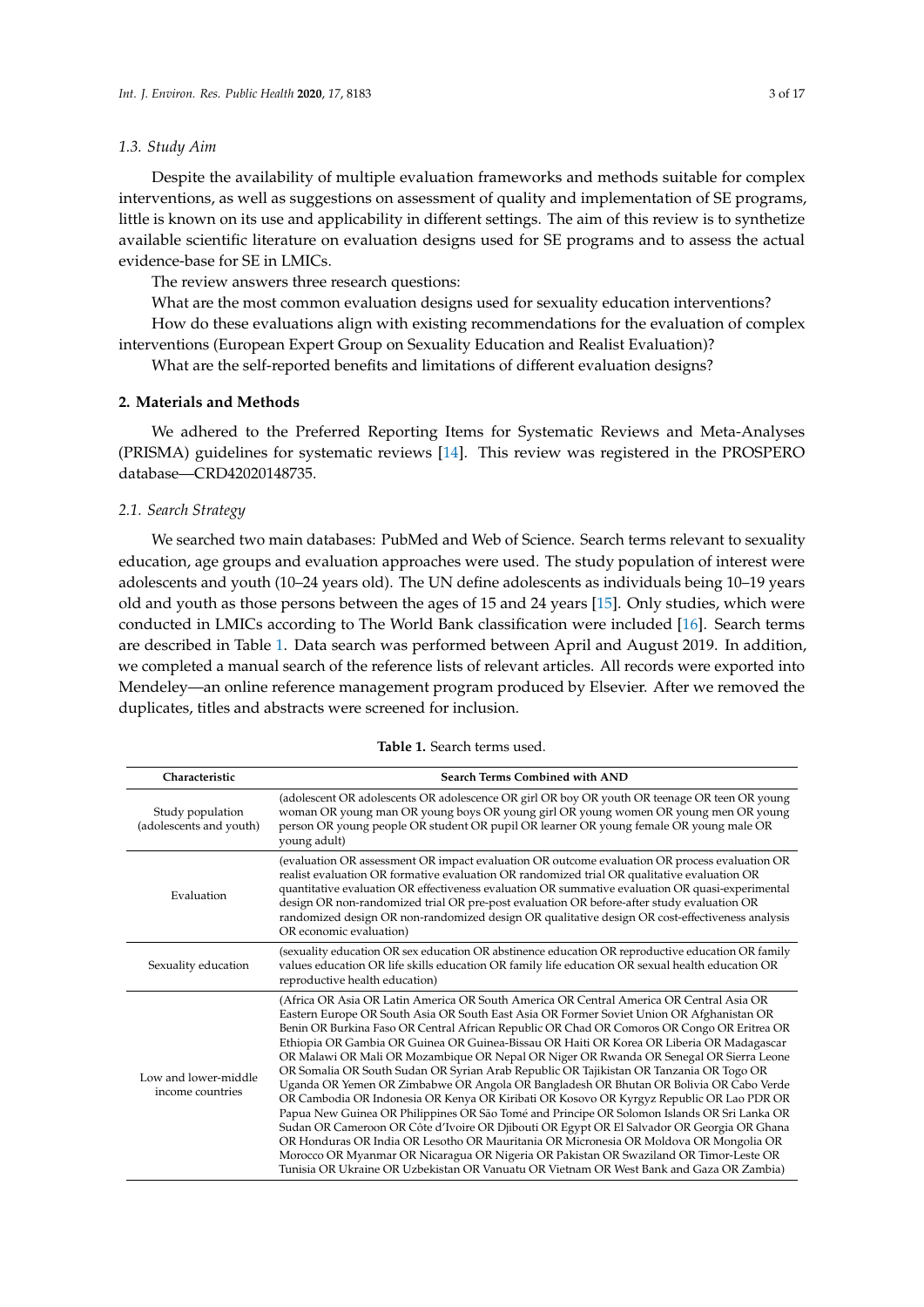#### *2.2. Study Selection*

This review was limited to full-text original peer-reviewed articles published in English, between January 2009, the year when UNESCO's International Technical Guidance on Sexuality Education was published [1], and January 2019. Articles were excluded if they: (1) provided insufficient information, for example letters, abstracts or conference papers; (2) had a narrow focus on HIV-related knowledge and outcomes; (3) focused exclusively on abstinence approach to sexuality education without addressing broader topics such as contraception or other STIs; (4) evaluated only national or widely scaled-up programs, which may require more complex approach to evaluation influenced by a number of factors such as region, type of schools etc., and render its incomparable with small-scale interventions; and (5) implemented interventions exclusively in health care facilities without school or community components. Details of the study selection are summarized in Figure 1. Titles of the 455 studies and abstracts of 131 records were screened. Full texts of articles that passed the title/abstract stage were obtained for text screening.  $\alpha$  decreasing product to pressure as correlated plot of outer 511s, (1) evaluated only hadones

<span id="page-3-0"></span>

**Figure 1.** Preferred Reporting Items for Systematic Reviews and Meta-Analyses (PRISMA) flow. **Figure 1.** Preferred Reporting Items for Systematic Reviews and Meta-Analyses (PRISMA) flow.

# *2.3. Data Extraction*

We extracted data relevant to the review questions. Two authors independently read all included articles and extracted data in a predefined and pretested data extraction form in Excel. The following was extracted from each article: authors, year, study setting, main study objectives, study population, study design, limitations, and study findings.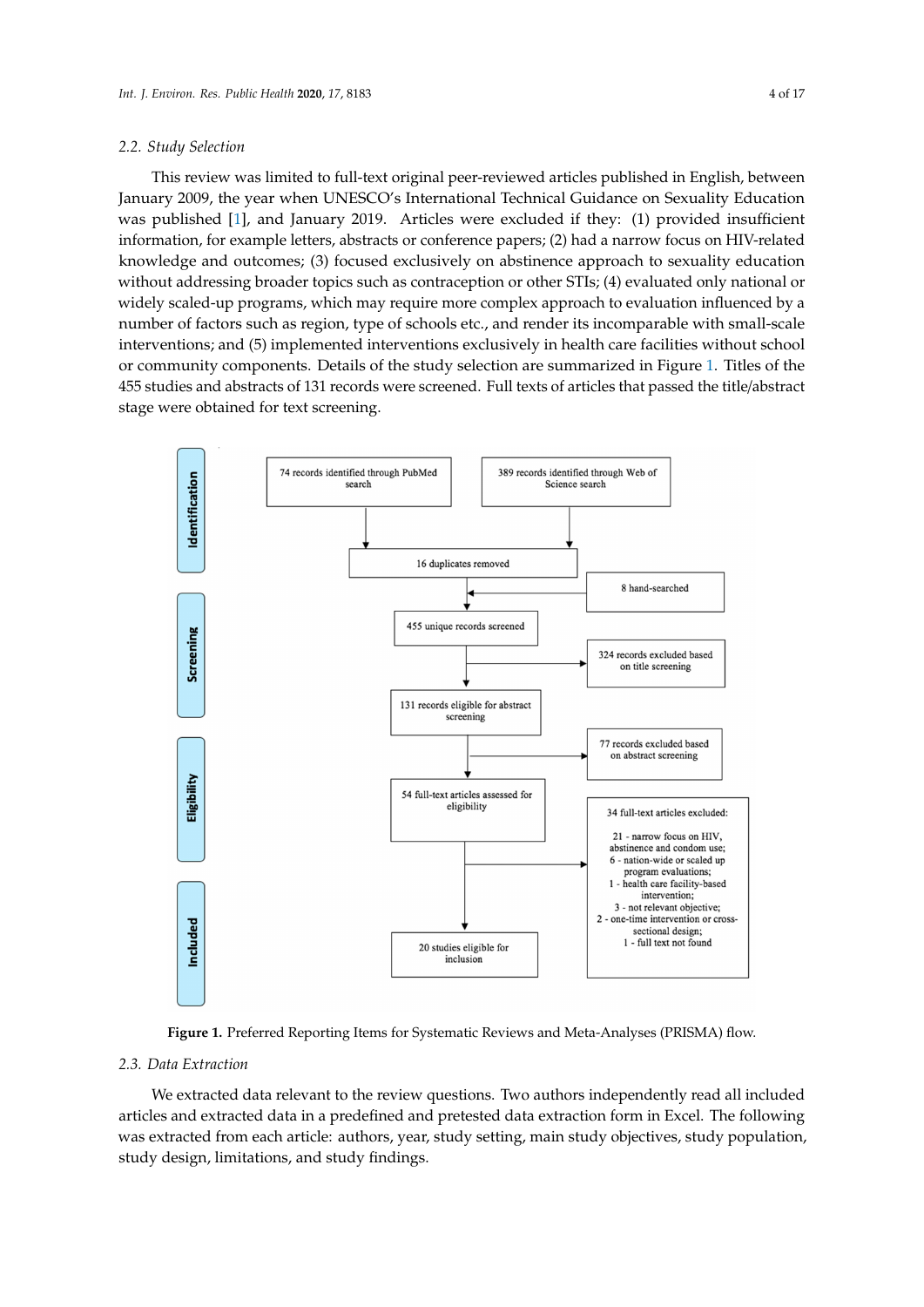#### *2.4. Data Analysis*

A descriptive narrative synthesis was chosen as the most relevant and suitable method of data synthesis for this review [\[17\]](#page-14-15). Additionally, we developed a framework to assess the comprehensiveness of the evaluation designs, based on realist evaluation components and recommendations for evaluating SE by the European Expert Group [\[10,](#page-14-9)[18\]](#page-14-16). The following aspects were assessed:

- Use of a theory of change (ToC), log frame or middle-range theory (MRT);
- Use of mixed methods and data triangulation;
- Inclusion of key concepts of realist framework: context, mechanism and outcome (CMO);
- Program evaluation: age appropriateness; gender sensitivity; culturally and socially responsiveness; human rights-based approach; positive attitude towards sexuality; comprehensive content; involvement of children and youth in needs assessment and program development; quality and variety of educators' and students' manuals;
- Implementation evaluation: process of program development; teacher/educator training and support; linkages with relevant sexual and reproductive health services; and curriculum delivery (e.g., discrepancies in implementation);
- Outcome and impact evaluation: short-term outcomes (e.g., knowledge, reflection on norms and values etc.); evaluation by children and youth (e.g., curriculum appreciation); long-term outcomes (e.g., public health outcomes, including unintended pregnancies, and positive sexual self-perception).

Further details on definitions and description of these components are provided elsewhere [\[10](#page-14-9)[,18\]](#page-14-16). To calculate and report overall scores for each criterion, we employed a conservative approach; we only assigned score (1), if the criterion was fully addressed and described in the article.

## *2.5. Critical Appraisal*

The quality of the included studies was assessed by using the updated mixed-methods appraisal tool (MMAT) [\[19\]](#page-14-17). The tool helps to examine the appropriateness of the study aim, adequacy and methodology, study design, data collection, study selection, data analysis, presentation of findings, discussions, and conclusions. For each of the included studies, the relevant five quality questions were asked corresponding to the study type, e.g., qualitative, quantitative (randomized or non-randomized trial) or mixed methods. For instance, the questions addressed were as follows: Is randomization appropriately performed? Is there an adequate rationale for using a mixed methods design to address the research question? Are the findings adequately derived from the data? and other questions depending on the study design. The studies were scored by using percentages (0–100%), where 100% is the highest score. It helped to create an overview of the quality of studies, and there was no exclusion of articles based on the quality score. Any discrepancies were discussed until a consensus was reached between two authors.

## **3. Results**

From the 455 identified records, 20 studies met the inclusion criteria [\[20–](#page-14-18)[39\]](#page-16-0).

#### *3.1. Critical Appraisal of Included Studies*

All publications scored 60% and more; among them, nine studies received 60%, seven studies received 80% and four studies received 100% (see Table [2\)](#page-5-0).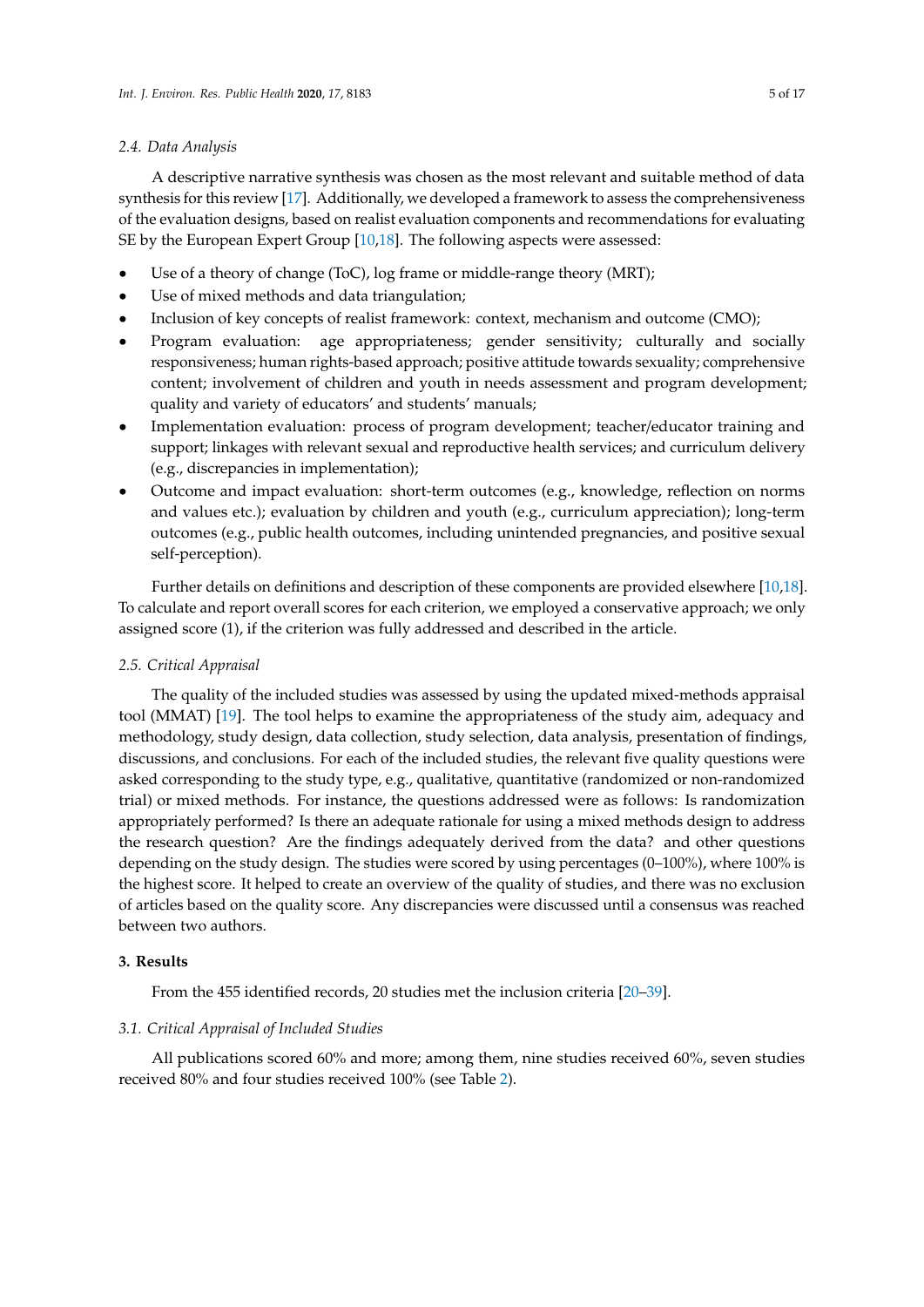<span id="page-5-0"></span>

| N | Author         | Year of<br>Publication | Country                                 | Study<br>Design               | <b>Setting</b>                   | <b>Target Population</b><br>of the Intervention              | Evaluation<br>Design                                  | <b>Target</b><br>Population of<br>the Evaluation                                                | Objective of the Evaluation                                                                                                                                                                                                                                                         | <b>Data Collection</b><br><b>Tools Used for</b><br>the Evaluation                          | MMAT% |
|---|----------------|------------------------|-----------------------------------------|-------------------------------|----------------------------------|--------------------------------------------------------------|-------------------------------------------------------|-------------------------------------------------------------------------------------------------|-------------------------------------------------------------------------------------------------------------------------------------------------------------------------------------------------------------------------------------------------------------------------------------|--------------------------------------------------------------------------------------------|-------|
|   | Aninanya       | 2015                   | Ghana                                   | <b>RCT</b>                    | School and<br>community          | female and male<br>adolescents (10-19)                       | pre- and<br>post-quantitative                         | female and male<br>adolescents<br>$(10-19)$                                                     | to measure the impact of the<br>intervention on SRH service<br>usage and satisfaction                                                                                                                                                                                               | questionnaire                                                                              | 60%   |
| 2 | Dunbar         | 2014                   | Zimbabwe                                | <b>RCT</b>                    | Study<br>center and<br>community | female orphan<br>adolescents (16-19)                         | pre- and<br>post-quantitative                         | female orphan<br>adolescents<br>$(16-19)$                                                       | to measure increase of SRH<br>knowledge, improvement in<br>social and economic<br>indicators, reduction of risky<br>behaviors, HIV acquisition<br>and unintended pregnancy                                                                                                          | Audio Computer<br>Assisted<br>Self Interviews<br>(ACASI) and<br>face to face<br>interviews | 80%   |
| 3 | Gaughran       | 2014                   | Kenya                                   | non-RCT,<br>no control        | School                           | female adolescents<br>$(13-21,$<br>mean age = $16.5$ )       | pre- and<br>post-mixed<br>method                      | female<br>adolescents<br>$(13 - 21,$<br>mean age-16,5)                                          | to evaluate students'<br>knowledge, attitudes and<br>self-efficacy and the efficacy<br>of the curriculum                                                                                                                                                                            | questionnaire,<br>IDIs and FGDs                                                            | 80%   |
|   | Hanass-Hancock | 2018                   | South<br>Africa                         | non-RCT,<br>pilot             | School                           | female and male<br>adolescents with<br>learning disabilities | qualitative<br><i>(implementation)</i><br>evaluation) | educators                                                                                       | to understand educator's<br>perspectives and experiences<br>with using<br>the curriculum in their<br>classrooms                                                                                                                                                                     | IDIs                                                                                       | 100%  |
| 5 | Harrison       | 2016                   | South<br>Africa                         | non-RCT,<br>pilot,<br>control | School                           | female and male<br>adolescents (14-17)                       | pre- and<br>post-quantitative                         | female and male<br>adolescents<br>$(14-17)$                                                     | to measure changes in<br>condom use, partner<br>communication, gender<br>beliefs and values; perceived<br>peer behaviors; self-efficacy<br>for safer sex                                                                                                                            | questionnaire<br>(2-3 interviewers<br>read the<br>questions aloud<br>in class)             | 60%   |
| 6 | Ivanova        | 2016                   | Bolivia.<br>Ecuador<br>and<br>Nicaragua | non-RCT,<br>no control        | School and<br>community          | female and male<br>adolescents                               | qualitative<br>(process)<br>evaluation)               | female and male<br>adolescents,<br>parents, health<br>care providers,<br>peers, project<br>team | to study additional outcomes<br>of the intervention not<br>studied by the initial<br>evaluation; to identify<br>problems and facilitating<br>factors in the design,<br>implementation, monitoring<br>and evaluation of the<br>intervention that may have<br>influenced its outcomes | IDIs and FGDs                                                                              | 100%  |

**Table 2.** Description of studies and evaluation designs.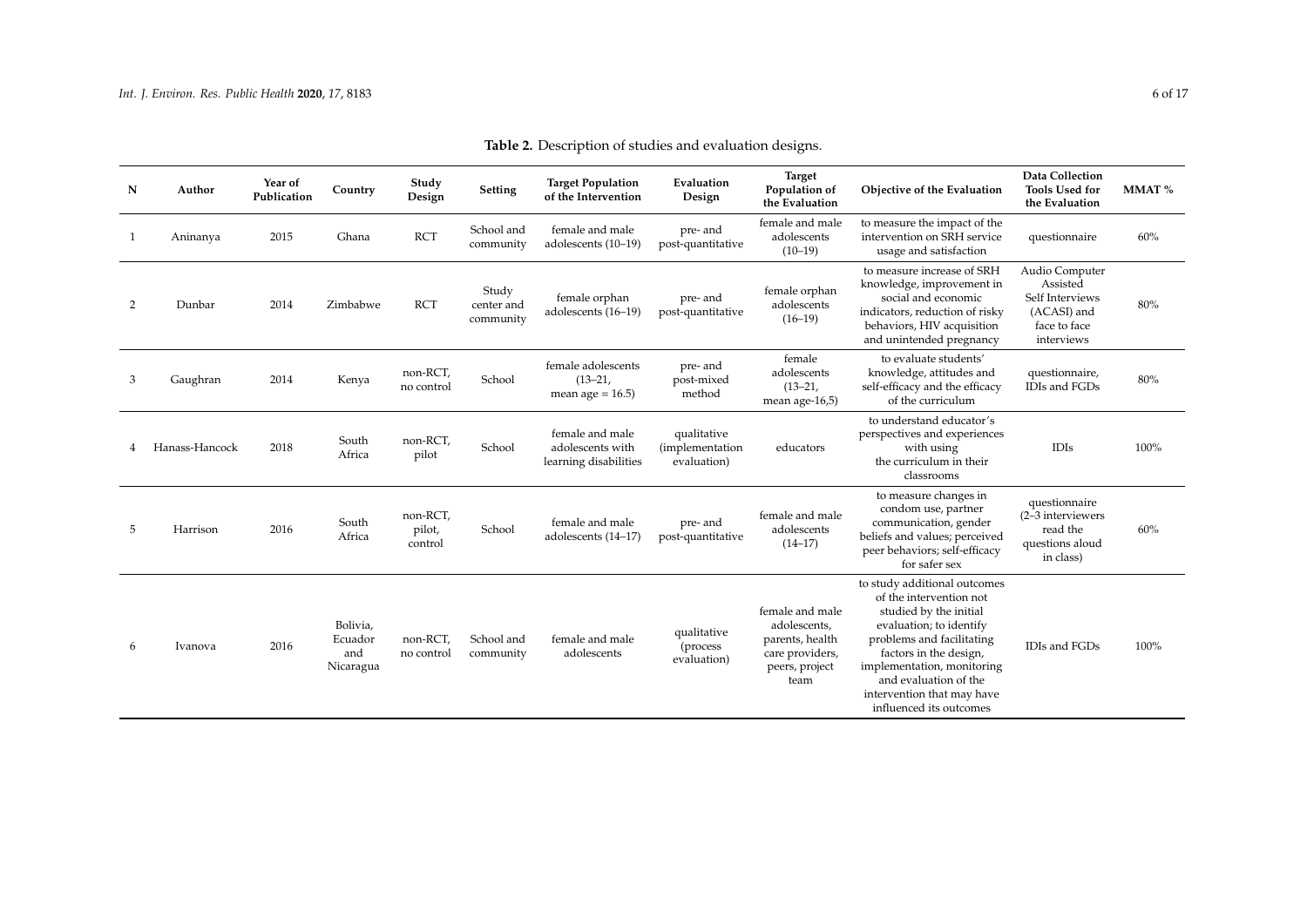| N  | Author    | Year of<br>Publication | Country         | Study<br>Design        | Setting | <b>Target Population</b><br>of the Intervention                     | Evaluation<br>Design                                                                                                           | <b>Target</b><br>Population of<br>the Evaluation                    | Objective of the Evaluation                                                                                                                                                                                       | <b>Data Collection</b><br><b>Tools Used for</b><br>the Evaluation | MMAT% |
|----|-----------|------------------------|-----------------|------------------------|---------|---------------------------------------------------------------------|--------------------------------------------------------------------------------------------------------------------------------|---------------------------------------------------------------------|-------------------------------------------------------------------------------------------------------------------------------------------------------------------------------------------------------------------|-------------------------------------------------------------------|-------|
| 7  | Jemmot*   | 2015                   | South<br>Africa | <b>RCT</b>             | School  | female and male<br>adolescents (mean<br>$age = 12.4$                | pre- and<br>post-quantitative                                                                                                  | female and male<br>adolescents<br>$(mean age-12.4)$                 | to report the intervention's<br>effects on sexual behaviors<br>(sexual intercourse, condom<br>use etc.) and STIs during a<br>54-month post-intervention<br>period                                                 | questionnaire,<br>urine and blood<br>samples                      | 100%  |
| 8  | Jemmot*   | 2010                   | South<br>Africa | <b>RCT</b>             | School  | female and male<br>adolescents (mean<br>$age = 12.4$                | pre- and<br>post-quantitative                                                                                                  | female and male<br>adolescents<br>$(mean age-12.4)$                 | to report the intervention's<br>effects on sexual behaviors<br>(sexual intercourse, condom<br>use etc.) and STIs during a 3,6<br>and 12-month<br>post-intervention period                                         | questionnaire                                                     | 100%  |
| 9  | Katahoire | 2018                   | Uganda          | <b>RCT</b>             | School  | female and male<br>adolescents (12-15)<br>and<br>parents/caregivers | pre- and<br>post-quantitative                                                                                                  | female and male<br>adolescents<br>$(12-15)$ ,<br>parents/caregivers | to evaluate the effects of a<br>school delivered sexuality<br>communication intervention<br>designed to increase<br>frequency and improve<br>quality of<br>parent/caregiver-adolescent<br>sexuality communication | questionnaire                                                     | 60%   |
| 10 | Klinger   | 2015                   | Madagascar      | non-RCT,<br>no control | School  | female and male<br>adolescents (15-19)                              | pre- and<br>post-quantitative                                                                                                  | female and male<br>adolescents<br>$(15-19)$                         | to evaluate the immediate<br>impact of the curriculum on<br>SRH knowledge, attitudes<br>and self-efficacy                                                                                                         | questionnaire                                                     | 60%   |
| 11 | Krugu     | 2018                   | Ghana           | <b>RCT</b>             | School  | female and male<br>adolescents and<br>youth (10-21)                 | pre- and<br>post-quantitative                                                                                                  | female and male<br>adolescents and<br>youth (10-21)                 | to test the effects of an<br>intervention on SRH<br>knowledge, attitudes and risk<br>perception                                                                                                                   | questionnaire                                                     | 60%   |
| 12 | Mathews   | 2016                   | South<br>Africa | <b>RCT</b>             | School  | female and male<br>adolescents (mean<br>$age = 13$                  | pre- and<br>post-quantitative<br>(incorporated<br>process<br>evaluation-data<br>on fidelity,<br>exposure and<br>acceptability) | female and male<br>adolescents<br>(mean age-13)                     | to test the effect of the<br>intervention to delay sexual<br>debut, increase condom use<br>and decrease intimate partner<br>violence                                                                              | questionnaire,<br>observations and<br>attendance<br>register      | 60%   |

**Table 2.** *Cont.*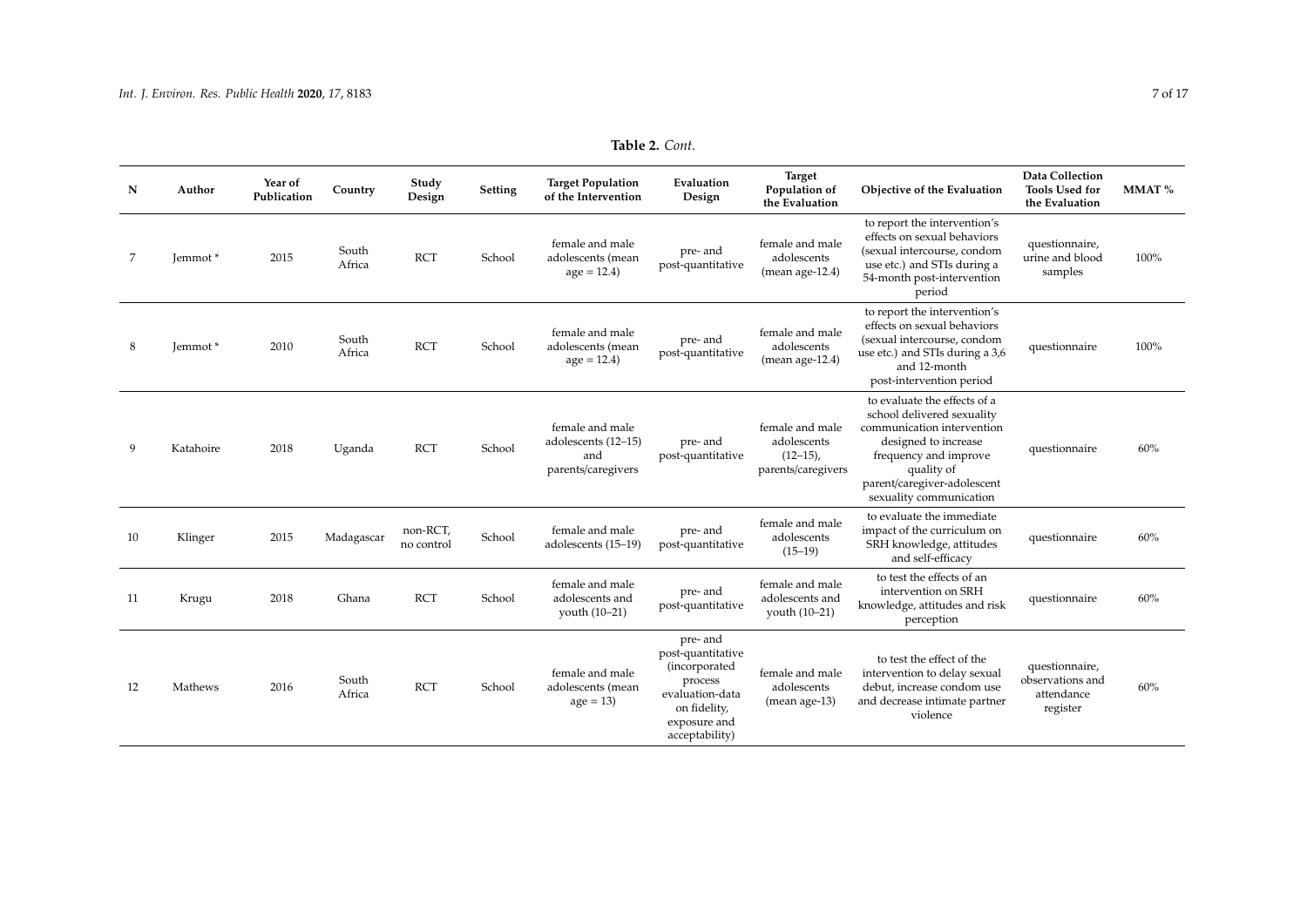| N  | Author     | Year of<br>Publication | Country                         | Study<br>Design        | Setting | <b>Target Population</b><br>of the Intervention | Evaluation<br>Design                                       | <b>Target</b><br>Population of<br>the Evaluation       | Objective of the Evaluation                                                                                                                                                                                                                                                                                                                                                                                                                                                                           | <b>Data Collection</b><br><b>Tools Used for</b><br>the Evaluation                                                                | MMAT% |
|----|------------|------------------------|---------------------------------|------------------------|---------|-------------------------------------------------|------------------------------------------------------------|--------------------------------------------------------|-------------------------------------------------------------------------------------------------------------------------------------------------------------------------------------------------------------------------------------------------------------------------------------------------------------------------------------------------------------------------------------------------------------------------------------------------------------------------------------------------------|----------------------------------------------------------------------------------------------------------------------------------|-------|
| 13 | Mathews ** | 2012                   | South<br>Africa and<br>Tanzania | <b>RCT</b>             | School  | female and male<br>adolescents (12-14)          | pre- and<br>post-quantitative                              | female and male<br>adolescents<br>$(12-14)$            | to assess the effect of the<br>intervention on delaying<br>sexual debut and condom use                                                                                                                                                                                                                                                                                                                                                                                                                | questionnaire                                                                                                                    | 60%   |
| 14 | Merrill    | 2018                   | South<br>Africa                 | non-RCT,<br>no control | School  | female adolescents<br>$(11-16)$                 | pre- and<br>post-mixed-method<br>and process<br>evaluation | female<br>adolescents<br>$(11-16)$                     | to investigate changes in<br>short-term outcomes defined<br>in the intervention model<br>immediately before and after<br>intervention delivery; to<br>understand the intervention's<br>implementation, including<br>the quantity and quality of<br>the intervention; to examine<br>mechanisms of impact,<br>including participants'<br>responses to and unintended<br>consequences of the<br>intervention; and to explore<br>contextual factors that<br>facilitate or impede<br>intervention delivery | participant<br>attendance, SMS<br>platform usage<br>tracking,<br>questionnaire,<br>structured<br>observations,<br>FGDs and IDIs. | 80%   |
| 15 | Mukoma**   | 2009                   | South<br>Africa                 | <b>RCT</b>             | School  | female and male<br>adolescents (12-14)          | mixed method<br>(process)<br>evaluation)                   | female and male<br>adolescents<br>$(12-13)$ , teachers | to assess whether the<br>intervention<br>was implemented as planned;<br>to assess the quality of the<br>implementation; to<br>understand the impeding<br>and enabling factors for<br>implementation; to assess<br>acceptability and subjective<br>evaluations of the<br>intervention among the<br>students and teachers; and to<br>provide information that<br>could assist in the<br>interpretation of the<br>behavioral outcomes.                                                                   | observations,<br>teacher lesson<br>logs, IDIs, FGDs                                                                              | 80%   |

# **Table 2.** *Cont.*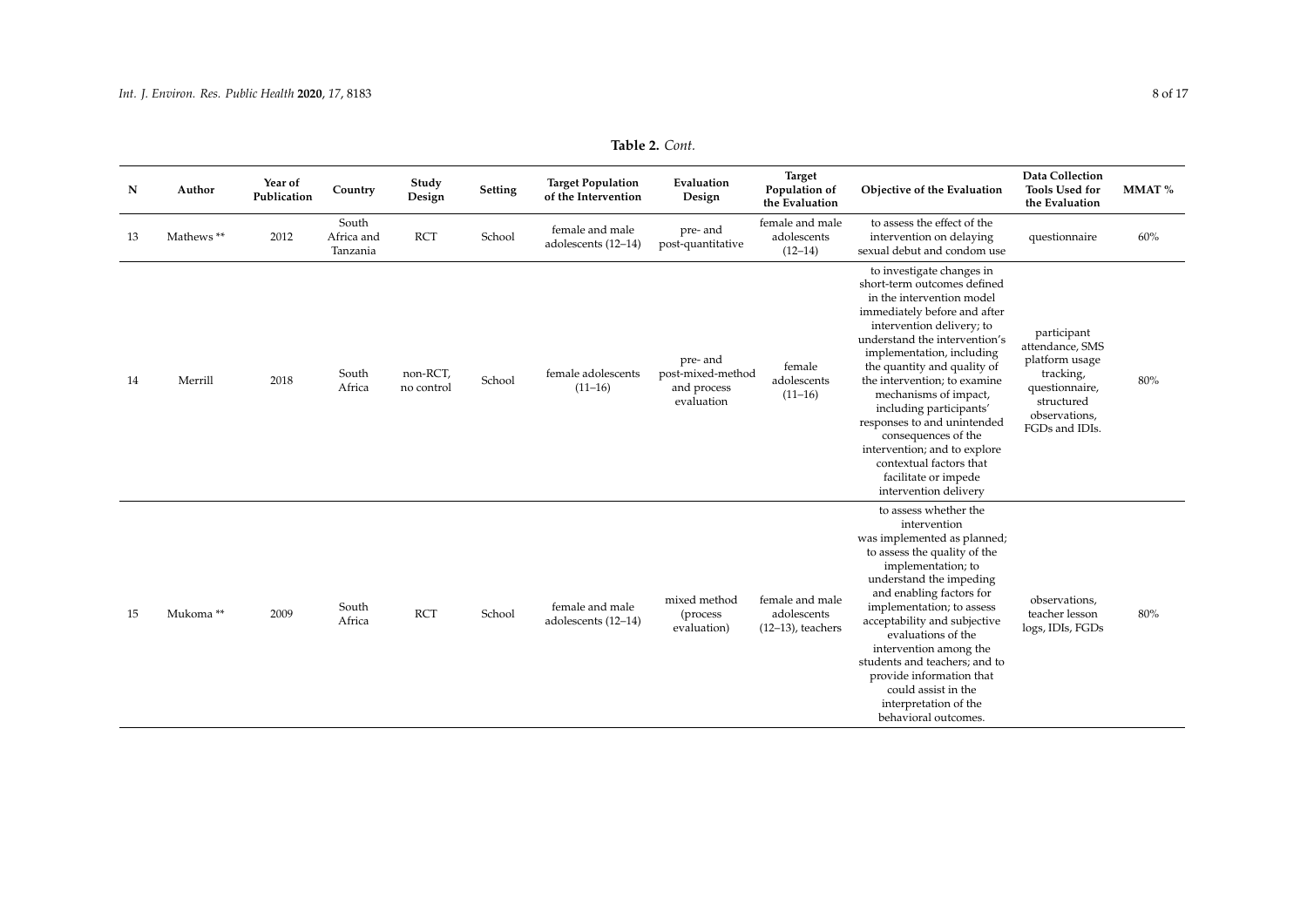| <b>Table 2.</b> Cont. |  |
|-----------------------|--|
|-----------------------|--|

| N  | Author                  | Year of<br>Publication | Country                         | Study<br>Design        | Setting | <b>Target Population</b><br>of the Intervention                   | Evaluation<br>Design                     | <b>Target</b><br>Population of<br>the Evaluation                  | Objective of the Evaluation                                                                                                                                                                                                                                                                         | <b>Data Collection</b><br><b>Tools Used for</b><br>the Evaluation | MMAT % |
|----|-------------------------|------------------------|---------------------------------|------------------------|---------|-------------------------------------------------------------------|------------------------------------------|-------------------------------------------------------------------|-----------------------------------------------------------------------------------------------------------------------------------------------------------------------------------------------------------------------------------------------------------------------------------------------------|-------------------------------------------------------------------|--------|
| 16 | Namisi**                | 2015                   | South<br>Africa and<br>Tanzania | <b>RCT</b>             | School  | female and male<br>adolescents (12-16)                            | pre- and<br>post-quantitative            | female and male<br>adolescents<br>$(12-16)$                       | to examine to what extent a<br>school-based HIV prevention<br>education program led to<br>higher levels of interpersonal<br>communication between<br>adolescents and adults about<br>sexuality issues                                                                                               | questionnaire                                                     | 60%    |
| 17 | Rijsdijk ***            | 2011                   | Uganda                          | non-RCT,<br>control    | School  | female and male<br>adolescents (mean<br>$age = 16$                | pre- and<br>post-quantitative            | female and male<br>adolescents<br>(mean age-16)                   | to assess the effects of<br>intervention on the main<br>socio-cognitive determinants<br>(knowledge, beliefs, attitudes,<br>perceived social norms,<br>self-efficacy, risk perception<br>and intention) of safe sex<br>behavior (delaying sexual<br>intercourse; condom use and<br>non-coercive sex) | questionnaire                                                     | 80%    |
| 18 | Rijsdijk ***            | 2014                   | Uganda                          | non-RCT,<br>control    | School  | female and male<br>adolescents (mean<br>$age = 16$                | mixed method<br>(process)<br>evaluation) | teachers                                                          | to examine factors associated<br>with dose delivered (number<br>of lessons implemented) and<br>fidelity of implementation<br>(implementation according to<br>the manual), as well as to<br>identify the main barriers and<br>facilitators of implementation                                         | questionnaire<br>and IDIs                                         | 80%    |
| 19 | van der Geugten<br>**** | 2015                   | Ghana                           | non-RCT,<br>no control | School  | female and male<br>adolescents and<br>youth (12-23)               | pre- and<br>post-quantitative            | female and male<br>adolescents and<br>youth (12-23)               | to obtain more insight into the<br>knowledge, attitudes and<br>behavioral intentions of<br>students concerning SRH,<br>and to study the effects of an<br>SRH program on this group                                                                                                                  | questionnaire                                                     | 60%    |
| 20 | van der Geugten<br>**** | 2014                   | Ghana                           | non-RCT,<br>no control | School  | female and male<br>adolescents and<br>youth (12-27,<br>mean 17.8) | mixed method<br>(process)<br>evaluation) | female and male<br>adolescents and<br>youth (12–27),<br>educators | to examine students' opinions<br>on an SRH program and to<br>explore the facilitators and<br>barriers for educators<br>regarding the implementation<br>of the program                                                                                                                               | questionnaires<br>and IDIs                                        | 80%    |

*Legend:* \*, \*\*, \*\*\*, \*\*\*\* evaluations of the same intervention; FGDs, focus group discussions; IDIs, interviews (structured, in-depth or unstructured); SRH, sexual and reproductive health; RCT, randomized control trial.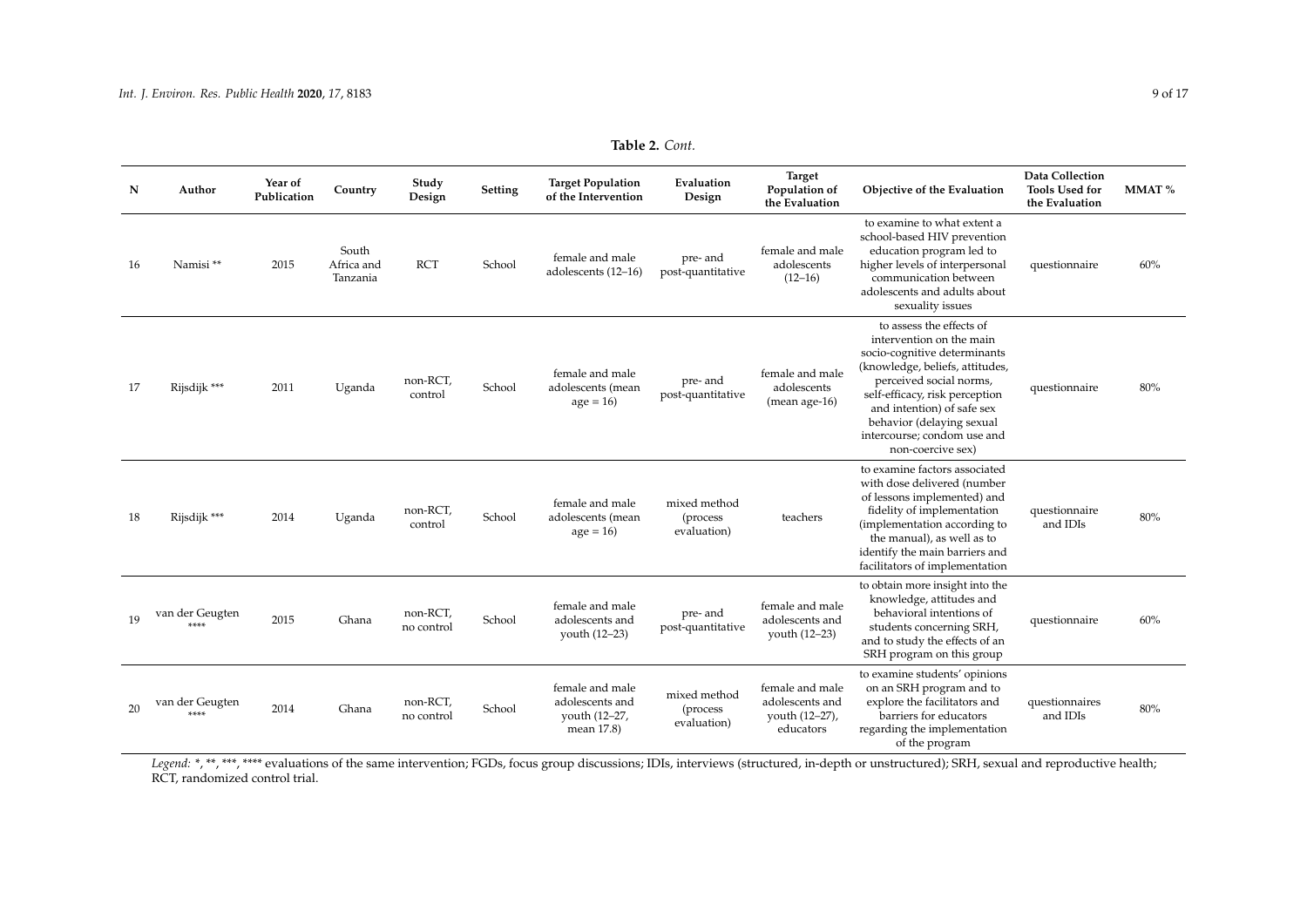### *3.2. General Description of Included Interventions*

Study details, methodology and the main objectives of the evaluations are presented in Table [2.](#page-5-0) Included studies were conducted in 10 countries in Africa and South America. Three interventions were multi-centered, including at least two countries. Two publications reported on quantitative evaluation of the same intervention at different time points [\[32,](#page-15-0)[33\]](#page-15-1), and seven other publications evaluated three interventions applying different evaluation designs [\[21](#page-15-2)[,24](#page-15-3)[,25,](#page-15-4)[28,](#page-15-5)[30,](#page-15-6)[34](#page-15-7)[,37\]](#page-15-8). Thus, the 20 articles included an assessment of 15 SE interventions. All evaluation studies were published between 2009–2019, however almost half of the interventions (*n* = 7) were implemented before 2009.

All interventions were delivered primarily in schools with three having an additional community component. The sample size of participants varied, from 42 to 12,462 adolescents. The majority of interventions (*n* = 13) targeted adolescents 10–19 years old, and two also included youths of 20–24 years old. Adolescents benefited from sexuality education were of both sexes; however, three studies targeted only girls [\[29](#page-15-9)[,35,](#page-15-10)[39\]](#page-16-0). One program provided sexuality education to students with learning disabilities [\[27\]](#page-15-11) and one to orphan adolescent girls [\[35\]](#page-15-10).

Duration of SE programs varied. It was delivered via sessions, lectures or modules, which lasted from 35 min to 1.5 h, and were usually delivered on a weekly basis. The number of sessions and weeks differed between studies, from six to 25 sessions and from five to 16 weeks. Sexuality education was taught by teachers, educators, peers, or volunteers (local or foreign). Lectures, discussions, workshops, home assignments, plays, drama, sport events, comics, and storytelling were used to teach SRH topics. The most frequently addressed topic was HIV/STIs, followed by contraception use, delay of sexual activity, decision-making and negotiation skills, pregnancy prevention, parental communication, prevention of gender-based and sexual violence, and gender norms.

#### *3.3. Evaluation Designs*

Almost half of the interventions ( $n = 7$ ) used an RCT design, with pre- and post-implementation quantitative assessment comparing an intervention and a control group. Other interventions followed a quasi-experimental design, with or without a control group, using mixed-methods, quantitative, or qualitative approaches to data collection. The majority of publications reported outcome and effectiveness evaluation results, with less focus on implementation (process) evaluations (see Table [2\)](#page-5-0). Seven publications reported findings from implementation evaluations incorporated in outcome assessment ( $n = 1$ ) or as a stand-alone assessment ( $n = 6$ ). Nine evaluations exclusively used questionnaires (self-administered, face-to-face interviews or Audio Computer Assisted Self Interviews (ACASI)) for data collection, while the rest of the studies used a combination of different tools—questionnaires, in-depth interviews (IDIs), focus-group discussions (FGDs), biological samples, observations, checklists, cost tracking, attendance lists, and feedback forms. Evaluations targeted primarily adolescents who participated in the SE programs; however, a number of assessments ( $n = 6$ ) also included teachers/educators, parents/caregivers, social workers, and peer educators. Evaluation outcomes were mostly reported per arm—intervention vs. control, as the predominant design was an RCT. A handful of studies disaggregated outcomes per gender.

## *3.4. Comparison of Included Evaluations Using Realist Evaluation and Expert Group Consensus Criteria*

We applied a number of criteria outlined in the methodology section, to assess how the included studies made use of and incorporated them into their evaluation designs (see Table [3\)](#page-10-0). While several publications reported on behavioral theories, Intervention Mapping, community engagement, and evidence used to develop study activities, only a handful of studies (*n* = 4, from which one partially and three fully) developed and published a theoretical framework to demonstrate mechanisms on how their intervention activities aimed to address the expected outcomes and to illustrate the specific context. As described in the section above, half of the evaluations applied exclusively quantitative methods to assess the outcomes, while the other half applied mixed-methods approach to data collection ( $n = 6$ ).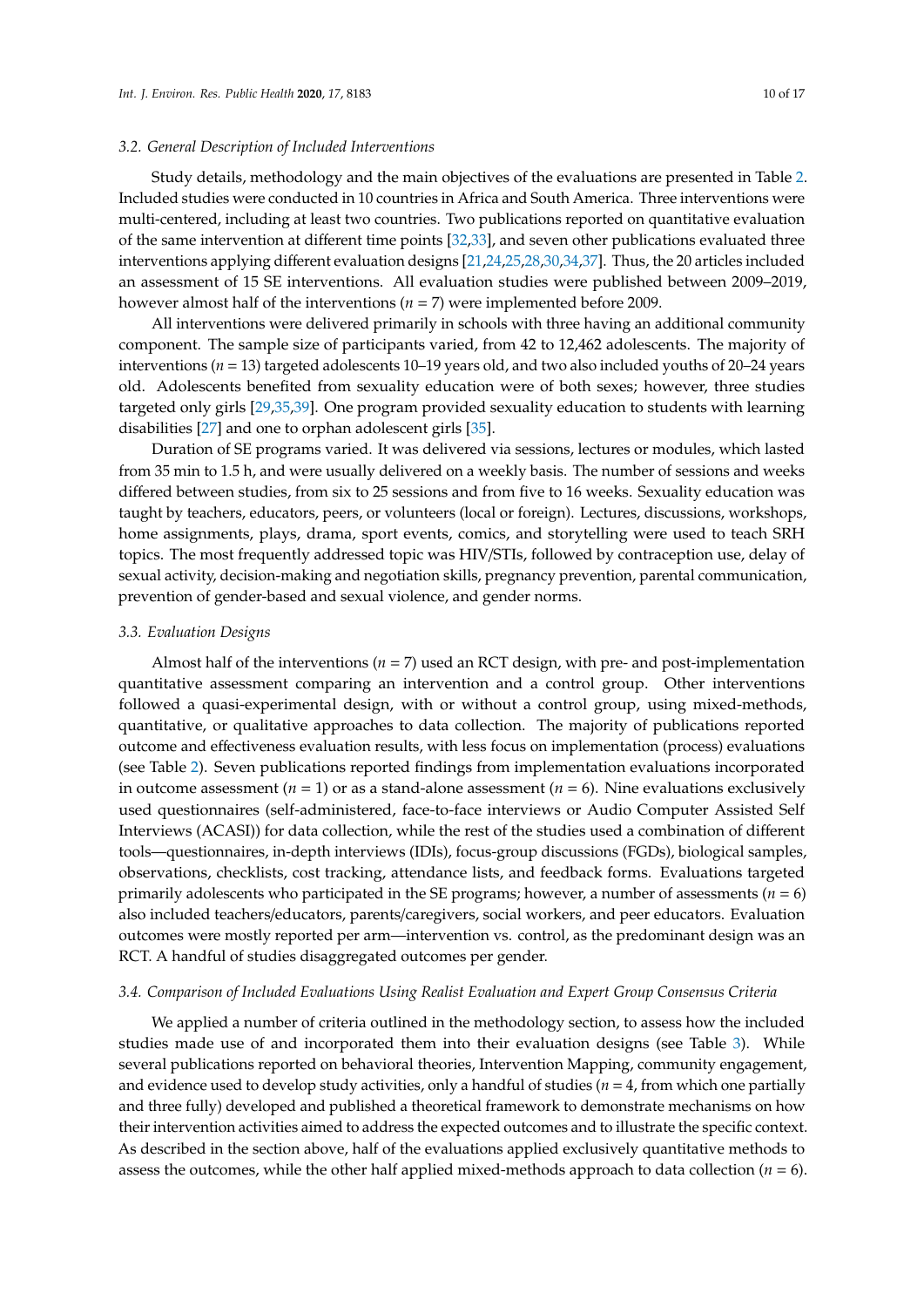A total of four evaluations (three partially and one fully) mentioned context and/or mechanisms and/or outcomes (CMO) to indicate how and which mechanisms were activated by implemented interventions and in what conditions, to reach the desired outcomes.

<span id="page-10-0"></span>

| $\mathbf N$    | Evaluation<br>Study(s) per<br>Intervention         | ToC/Log<br>Frame/MRT | Mixed<br>Methods<br>(Data<br>Triangulation) | <b>CMO</b>   | Program<br>Quality<br>Criteria | Implementation<br>Quality Criteria | Outcome<br>Criteria | Impact<br>Criteria | Overall<br>Score per<br>Intervention<br>×. |
|----------------|----------------------------------------------------|----------------------|---------------------------------------------|--------------|--------------------------------|------------------------------------|---------------------|--------------------|--------------------------------------------|
| $\mathbf{1}$   | Aninanya 2015                                      | N                    | $\mathbf N$                                 | N            | $\mathbf{P}$                   | P                                  | $\mathbf N$         | Y                  | 1/7                                        |
| $\overline{2}$ | Dunbar 2014                                        | Y                    | $\mathbf N$                                 | N            | $\mathbf{P}$                   | $\mathbf{P}$                       | $\mathsf{Y}$        | Y                  | 3/7                                        |
| 3              | Gaughran 2014                                      | N                    | Y                                           | $\mathbf N$  | $\mathbf{P}$                   | $\mathbf{P}$                       | Y                   | N                  | 2/7                                        |
| $\overline{4}$ | Hanass-Hancock<br>2018                             | NA                   | N                                           | $\mathbf{P}$ | NA                             | $\mathbf P$                        | Y                   | N                  | 1/7                                        |
| 5              | Harrison 2016                                      | N                    | $\mathbf N$                                 | $\mathbf N$  | $\mathbf{P}$                   | $\mathbf{P}$                       | Y                   | $\mathbf Y$        | 2/7                                        |
| 6              | Ivanova 2016                                       | Y                    | $\mathbf Y$                                 | $\mathbf{P}$ | $\mathbf P$                    | $\mathbf P$                        | Y                   | $\mathbf{Y}$       | 4/7                                        |
| 7              | <b>Jemmot 2010</b><br><b>Jemmot 2015</b>           | N                    | N                                           | N            | $\mathbf{P}$                   | $\mathbf P$                        | Y                   | $\mathbf Y$        | 2/7                                        |
| 8              | Katahoire 2018                                     | N                    | $\mathbf N$                                 | N            | $\mathbf P$                    | $\mathbf{P}$                       | Y                   | N                  | 1/7                                        |
| 9              | Klinger 2015                                       | N                    | $\mathbf N$                                 | N            | $\mathbf{P}$                   | $\mathbf{P}$                       | Y                   | N                  | 1/7                                        |
| 10             | Krugu 2018                                         | $\mathbf P$          | $\mathbf N$                                 | N            | $\mathbf P$                    | $\mathbf P$                        | Y                   | N                  | 1/7                                        |
| 11             | Mathews 2016                                       | $\mathbf N$          | $\mathbf N$                                 | $\mathbf N$  | $\mathbf P$                    | $\mathbf{P}$                       | $\mathbf{Y}$        | $\mathbf{Y}$       | 2/7                                        |
| 12             | Mukoma 2009<br>Mathews 2012<br>Namisi 2015         | N                    | $\mathbf Y$                                 | $\mathbf{P}$ | ${\bf P}$                      | $\mathbf P$                        | Y                   | $\mathbf Y$        | 3/7                                        |
| 13             | Merrill 2018                                       | Y                    | Y                                           | Y            | P                              | Y                                  | Y                   | N                  | 5/7                                        |
| 14             | Rijsdijk 2011<br>Rijsdijk 2014                     | N                    | $\mathbf{Y}$                                | N            | $\mathbf P$                    | $\mathbf P$                        | Y                   | N                  | 2/7                                        |
| 15             | Van der Geugten<br>2014<br>Van der Geugten<br>2015 | $\mathbf N$          | $\mathbf Y$                                 | N            | $\mathbf P$                    | $\mathbf P$                        | Y                   | $\mathbf N$        | 2/7                                        |
|                | Overall score per<br>criteria <sup>*</sup>         | 3/15                 | 6/15                                        | 1/15         | 0/15                           | 1/15                               | 14/15               | 7/15               |                                            |

**Table 3.** Comparison to recommended frameworks for complex interventions.

*Legend:* N—No; Y—Yes, fully; P—partially or only few; ToC—theory of change; MRT—middle-range theory; CMO—Context–Mechanism–Outcome; NA—not applicable or not available; \* overall scores based only on number of *Y—Yes, fully.*

Program and implementation criteria, e.g., age appropriateness of the program, rights-based approach, and interactive teaching, were partially addressed by all evaluations. All studies measured outcomes (short-term), e.g., improved SRH knowledge, self-esteem and skills developed, with almost half also addressing impact (long-term), such as reduction in STIs and sexual violence. However, the majority of studies demonstrated short-term outcomes immediately after implementation period and up to 24 months, and only one study looked at the longer period—54 months post-intervention [\[32\]](#page-15-0). Main outcomes reported were of public health or behavioral nature—condom use, sexual debut or delay, number of sexual partners, STIs incidence, number of unintended pregnancies, and service or HIV/STIs testing usage. Some studies looked at the improvement in SRH knowledge and attitudes, while others looked at communication on SRH-related topics with parents or peers. Seven process (implementation) evaluations reported on design of the intervention, dose, fidelity, acceptance of the intervention, barriers and facilitators of implementation, and monitoring and evaluation processes.

## *3.5. Self-Reported Limitations and Benefits of Di*ff*erent Evaluation Designs*

Publications addressed mostly limitations of the study designs. As RCT with a quantitative assessment was used in almost half of the interventions, the main limitations inherent to it were as follows:

Loss to follow-up and low response rate;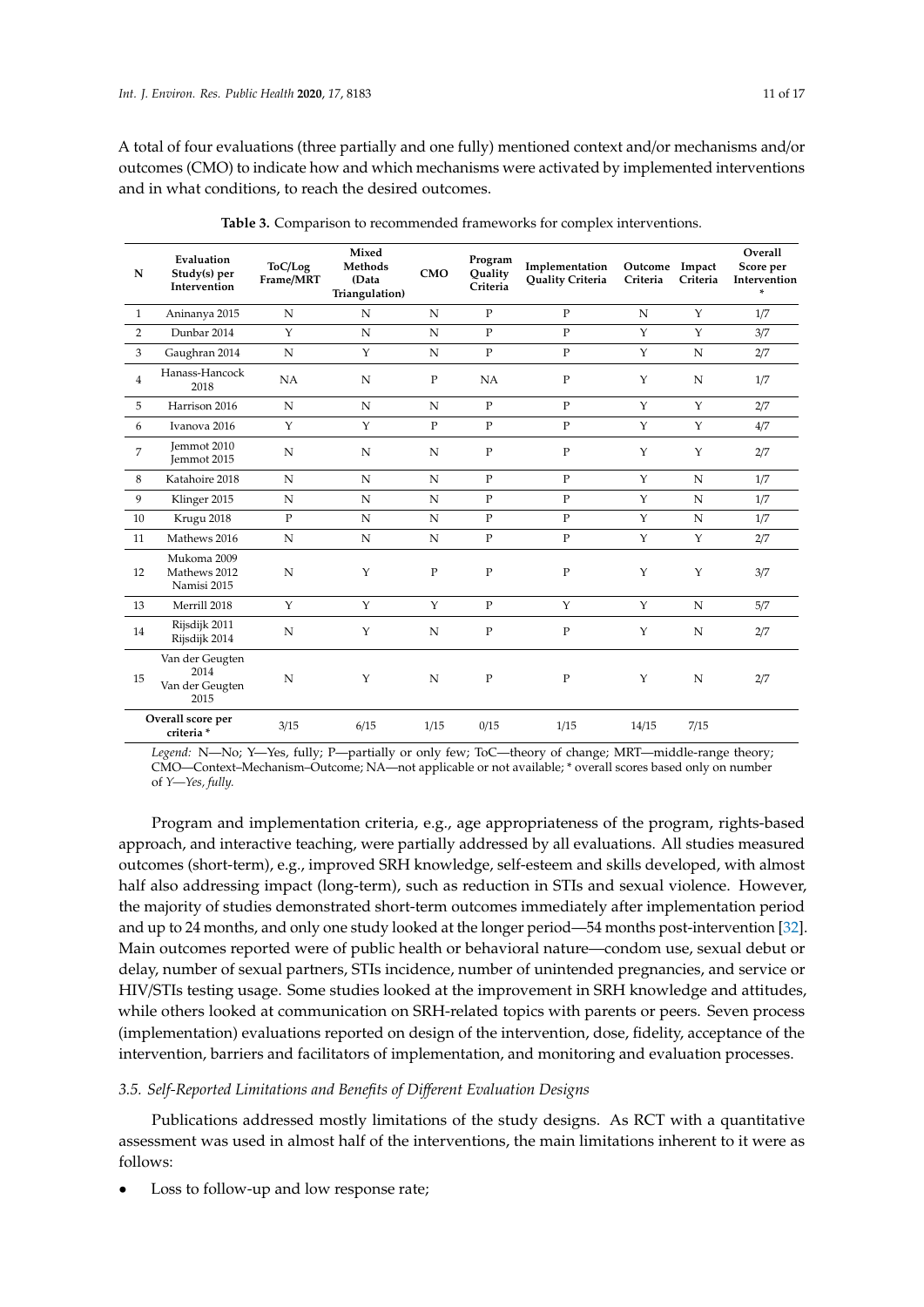- Recall and self-reporting bias;
- Contamination and systematic differences between intervention and control groups;
- Length of intervention—short with no long-term follow-up;
- Underestimation of the intervention effect due to provision of benefits to control group;
- Low statistical power to perform sub-analysis, e.g., gender or dose, and challenges to pair preand post-measurements due to missing data or intervention adherence issues;
- Questionnaire-related issues, e.g., language, terminology and scales used;
- Lack of data triangulation.

Generalizability of findings was also questioned by many authors and non-randomized design was seen as a limitation per se. In case of multicomponent interventions, e.g., Aninanya et al. 2015, it was impossible to determine—by using pre- and post-intervention survey—which component or components most influenced study outcomes [\[31\]](#page-15-12). Studies that used mixed-method or qualitative approaches reported researchers' bias and lack of representation from different groups, e.g., interviews only with educators and not students.

A handful of studies reported benefits of different evaluation designs and tools used. The strong points were mostly related to RCT design, such as randomization, retention and use of face-to-face interviews/ACASI; however, it was clear from the discussions that mixed-method approach, involvement of various stakeholders, and contextualization of findings hold a potential of strengthening and enriching any evaluation design.

#### **4. Discussion**

To our knowledge, this is the first systematic review to summarize available peer-reviewed evidence on evaluation designs used for complex SE interventions in LMICs. This review not only describes evaluation designs used with their limitations and benefits, but it also compares them to the recommended evaluation frameworks for complex interventions, such as realist evaluation and consensus on evaluation of SE programs.

Randomized control trial (RCT) and quasi-experimental designs with pre- and post-measurements were predominately applied to interventions reported in this review. Similar reviews also demonstrated that these designs are still considered as a "gold standard" for outcome and effectiveness evaluations [\[10](#page-14-9)[,40\]](#page-16-1). However, the authors included in the review mentioned multiple limitations related to these designs, such as randomization and blinding, short-term follow-up, drop-out rates, and low external validity [\[6\]](#page-14-5).

Another shortcoming highlighted is the need for a large sample size to demonstrate a desired effect, which is costly and requires a multi-region or national program implementation [\[41\]](#page-16-2). Further, one more potential pitfall of using RCT is the desire to fit the intervention into the "gold standard" and recommended evaluation design, instead of the other way around. Such approach may compromise the quality of the intervention, hinder context adaptation in multi-center trials and prevent from depicting other relevant outcomes, besides of biological or public health outcomes. Similar concerns were also raised by the European Expert Group on Sexuality Education [\[10\]](#page-14-9).

Additionally, while experimental designs can provide estimates of SRH intervention effectiveness, they offer limited insights on how and why the intervention worked or not. Having only an outcome evaluation result does not allow to distinguish how different components or content were adapted and delivered in practice. They also provide little insight into the ways through which interventions lead to behavior change and what were the facilitators and barriers in these processes. As a result, the ability to generalize and compare findings from one study to a different context might be compromised. Studying the impact mechanisms by using, for example, program and process evaluations alongside trial designs, provides valuable additions and a better understanding of planning, implementation, and monitoring of SRH interventions. The lack of such studies is demonstrated by findings from the current review, where only seven articles used process evaluation or reported on feasibility and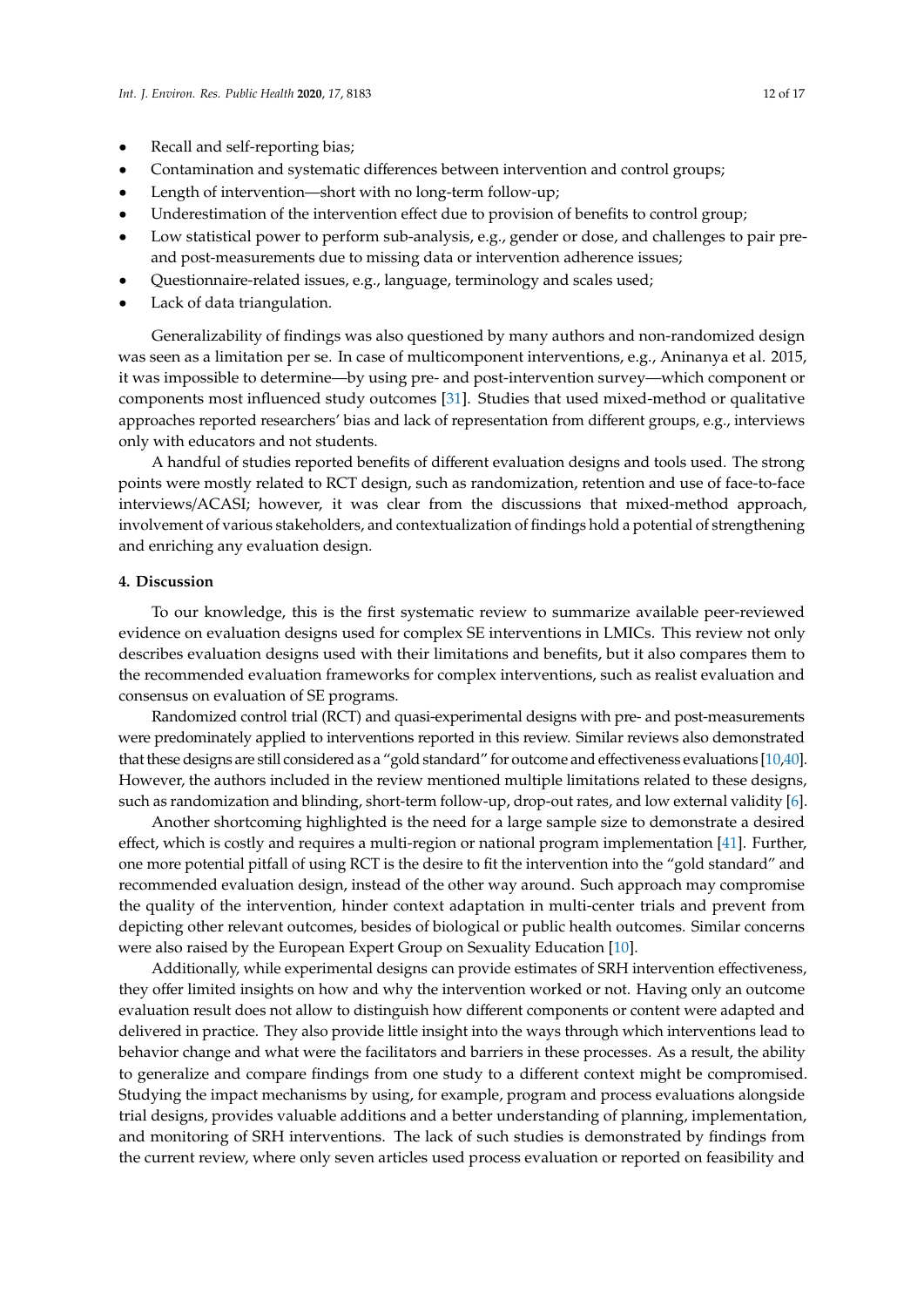acceptability of the intervention. Moreover, using qualitative methods alongside quantitative approach offers more insights into behavioral change in young people receiving sexuality education intervention.

This review also demonstrated that research of SE effectiveness is mostly focused on the reduction of risky behaviors, e.g., STI or unwanted pregnancies as public health outcomes. Secondary outcomes are mostly describing a change in SRH knowledge and attitudes. There is a very limited use of indicators that focus on positive aspects of sexuality. Despite the fact, that indicators such as self-efficacy are often used, they are usually only considered in respect to the desired behavior change, and not as a stand-alone. Indicators measuring the ability to experience pleasurable and satisfying sexual relationships are seldomly used [\[10\]](#page-14-9). The updated UNESCO International Technical Guidance on Sexuality Education also highlighted limited rigorous studies assessing "non-health" outcomes to date [\[42\]](#page-16-3).

A review by Lopez et al. 2016 found that trials do not always adequately report the content of interventions [\[40\]](#page-16-1), and Hoffmann et al., in 2014, suggested that the overall quality of description of interventions in publications is notably poor [\[43\]](#page-16-4). We also faced this challenge when conducting our review, as a handful of studies reported, in detail, the topics addressed and activities performed. This hindered eligibility for a number of studies. There is a need to have a detailed description of the intervention, especially if the evaluation tries to identify a component which has contributed the most to the success of the intervention.

Until around 2009, sexuality education was mainly focused on the issues of HIV infection, risk reduction, and abstinence. A slight shift in terminology, content and perspective on SE took place after UNESCO technical guidelines in 2009 [\[44\]](#page-16-5). However, half of the evaluated interventions in this review were implemented before the guidelines became available; thus, the definition and components of sexuality education varied among the studies. We excluded the studies with a narrow focus on HIV and abstinence-only aspect; however, it was challenging to judge from the intervention descriptions to what extent other topics, e.g., decision-making skills and gender or rights, were equally integrated in the curriculum and delivered. To improve the reporting standards, tools such as the Template for Intervention Description and Replication (TIDieR) could be used [\[43\]](#page-16-4). In addition, a handful of studies reported on development and use of theory of change (ToC) or log frame, which helps to illustrate the activities and links to desirable outcomes and impact. This is an essential step for any outcome and impact evaluation, which guides the implementation process and assists in design of the evaluation [\[45\]](#page-16-6).

Few studies in this review conducted SE interventions in multiple contexts. Leveraging heterogeneity through testing an intervention in different settings and performing in-depth case studies might strengthen applicability of the findings [\[46\]](#page-16-7). At the same time, the heterogeneity of SE content, delivery, implementation, and evaluation is seen between world regions and countries. The majority of peer-reviewed evidence on SE is coming from high-income countries (HICs). Thus, this review targeted sexuality education programs in LMICs, where adolescents' SRH indicators, social, cultural, and political contexts differ from that in HICs, such as the USA and the European Union member states. For example, in 2016, an estimated 68% of adolescent girls aged 15–19 in LMICs have completed seven or more years of education, with higher rates in Latin America and lower in Africa (51%) [\[47\]](#page-16-8). Thus, non-governmental organizations (NGOs) and out-of-school settings in these countries might play a stronger role in implementation of SE. Simultaneously, conservative opposition to SE, lack of teacher training, political will, financing, strong monitoring, and evaluation mechanisms exist in many LMICs and HICs [\[48](#page-16-9)[–50\]](#page-16-10).

To summarize, based on the results of this review, we can demonstrate that SE programs are describing short-term outcomes (*n* = 14) well; however, we cannot make strong conclusions on whether the SE programs and their curricula were of a good quality, nor whether they were implemented in a high-quality manner. Finally, we have little insights into how the included SE programs meant to achieve their outcomes, as very few (*n* = 3) provided ToC, log frame, or MRT.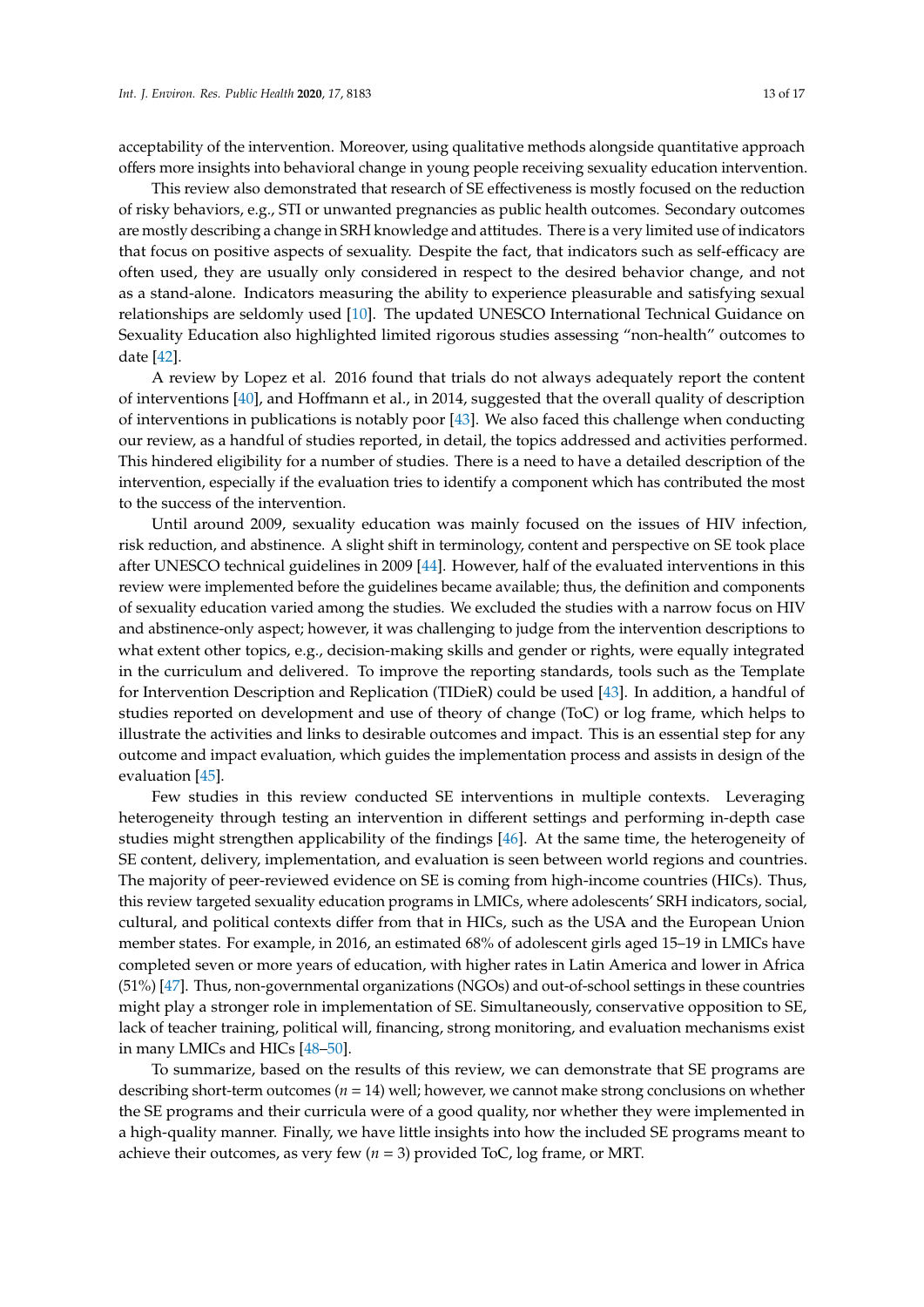#### *Limitations*

This systematic review has a number of limitations. Firstly, only studies published in English were considered, leading to the exclusion of studies published in other languages, such as Spanish, French, or Russian, which are widely spoken in many low- and lower-middle-income countries around the globe. Secondly, this review did not include grey literature, such as UN reports and studies conducted by NGOs, which do not often make it into the peer-reviewed literature and, potentially, use approaches other than RCT approaches. Thirdly, the MMAT appraisal tool was used to assess the quality of reporting in the studies, but more specialized quality assessment tools, such as the Cochrane Collaboration's tool for assessing risk of bias, could have provided more in-depth reviews of quality. Additionally, specific search terms yielded a moderate number of articles, thus studies where "sexuality education" or "evaluation" were not specifically mentioned in a title/abstract or substituted by broad terms, such as "school-based intervention", "SRH program", "HIV intervention", "design and implementation", etc., might be missed. Lastly, due to time constraints and workload, we performed search in two databases: PubMed and Web of Science, which are the most often used search databases; however, we might have missed some relevant studies included in other databases, e.g., Global Health or EMBASE. Finally, we used a conservative approach to calculate overall scores in Table [3–](#page-10-0)only fully (Y) met criteria. Thus, such approach could misclassify some interventions, as it was not always clear from the information provided in the articles to what extent each criterion was addressed.

## **5. Conclusions**

This review demonstrated a lack of mixed-methods, theory-driven, and comprehensive approaches in the evaluation of complex sexuality education program. While randomized control trials and quasi-experimental designs are undoubtedly important to demonstrate intervention effectiveness, they are not sufficient to comprehensively evaluate complex interventions. There should be a space for flexibility and adaptability of the evaluation designs to the intervention theory, content, and context. The need for the quality assessment of the development, implementation, and effectiveness of the sexuality education in different settings remains.

**Author Contributions:** O.I. designed the review, extracted and analyzed the data, and wrote the initial manuscript. M.R. performed the literature search, extracted the data, and participated in the data analysis and editing of the manuscript. S.D. and K.M. supervised the study and contributed to manuscript writing and editing. All authors read and approved the final manuscript.

**Funding:** This research received no external funding.

**Conflicts of Interest:** The authors declare no conflict of interest.

# **Abbreviations**

| ACASI  | Audio Computer Assisted Self Interviews                              |
|--------|----------------------------------------------------------------------|
| FGD    | focus group discussion                                               |
| НIV    | human immunodeficiency virus                                         |
| IDI    | in-depth interview                                                   |
| MMAT   | mixed-methods appraisal tool                                         |
| NGO    | non-governmental organization                                        |
| PRISMA | Preferred Reporting Items for Systematic Reviews and Meta-Analyses   |
| RCT    | randomized controlled trial                                          |
| SE     | sexuality education                                                  |
| SRH    | sexual and reproductive health                                       |
| STI    | sexually transmitted infection                                       |
| UNESCO | the United Nations Educational, Scientific and Cultural Organization |
|        |                                                                      |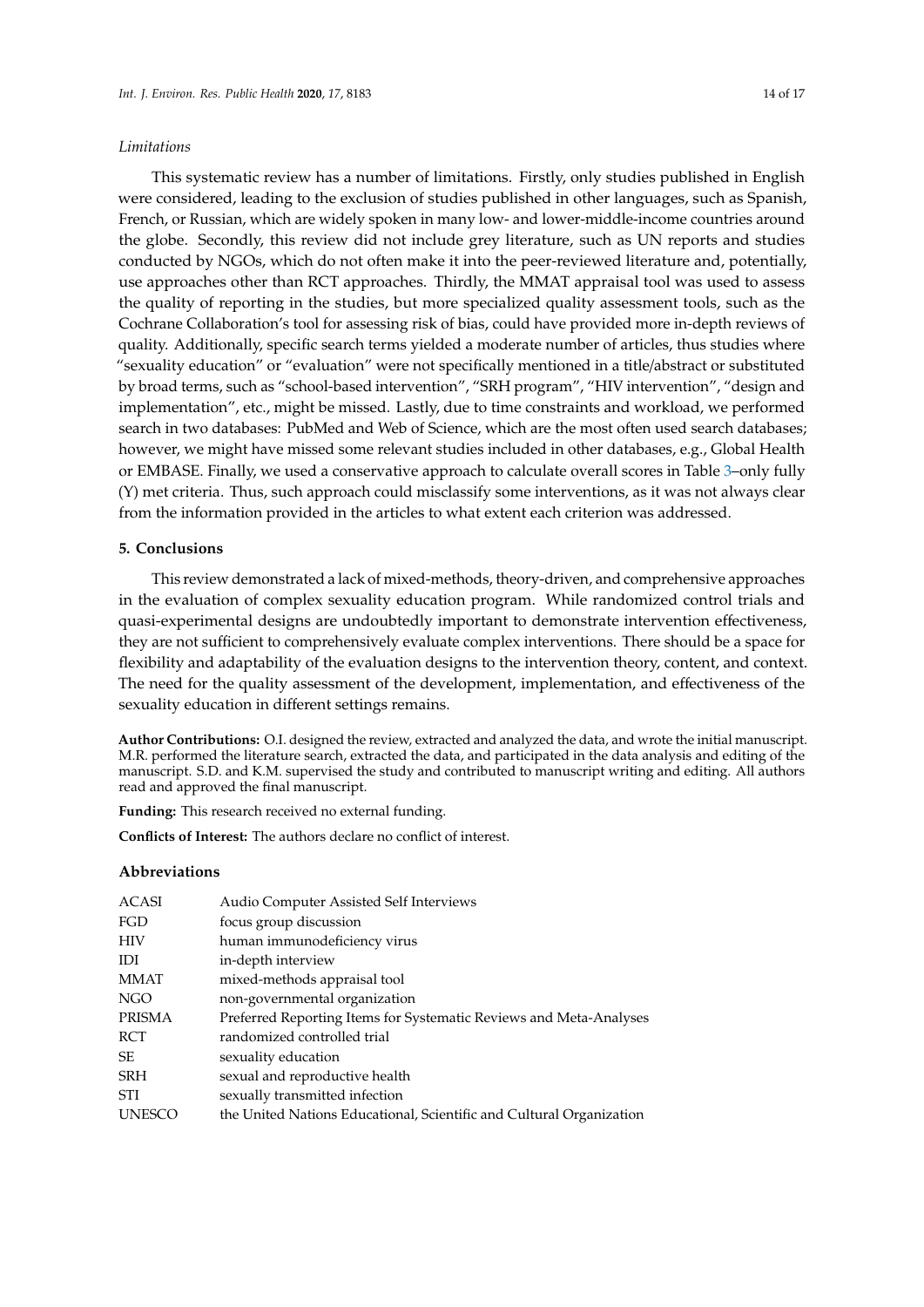# **References**

- <span id="page-14-0"></span>1. UNESCO. *International Technical Guidance on Sexuality Education: An Evidence-Informed Approach for Schools, Teachers and Health Educators*; UNESCO: Paris, France, 2009.
- <span id="page-14-1"></span>2. Craig, P.; Dieppe, P.; Macintyre, S.; Mitchie, S.; Nazareth, I.; Petticrew, M. Developing and evaluating complex interventions: The new Medical Research Council guidance. *BMJ* **2008**, *337*, 979–983. [\[CrossRef\]](http://dx.doi.org/10.1136/bmj.a1655) [\[PubMed\]](http://www.ncbi.nlm.nih.gov/pubmed/18824488)
- <span id="page-14-2"></span>3. Pfadenhauer, L.M.; Gerhardus, A.; Mozygemba, K.; Lysdahl, K.B.; Booth, A.; Hofmann, B.; Wahlster, P.; Polus, S.; Burns, J.; Brereton, L.; et al. Making sense of complexity in context and implementation: The Context and Implementation of Complex Interventions (CICI) framework. *Implement. Sci.* **2017**, *12*, 1–17. [\[CrossRef\]](http://dx.doi.org/10.1186/s13012-017-0552-5) [\[PubMed\]](http://www.ncbi.nlm.nih.gov/pubmed/28202031)
- <span id="page-14-3"></span>4. Kemigisha, E.; Bruce, K.; Ivanova, O.; Leye, E.; Coene, G.; Ruzaaza, G.N.; Ninsiima, A.B.; Mlahagwa, W.; Nyakato, V.N.; Michielsen, K. Evaluation of a school based comprehensive sexuality education program among very young adolescents in rural Uganda. *BMC Public Health* **2019**, *19*, 1–11. [\[CrossRef\]](http://dx.doi.org/10.1186/s12889-019-7805-y)
- <span id="page-14-4"></span>5. Fraser, M.W. *Intervention Research: Developing Social Programs*; Oxford University Press: Oxford, UK, 2009; ISBN 9780195325492.
- <span id="page-14-5"></span>6. Montgomery, P.; Kerr, W. *Review of the Evidence on Sexuality Education: Report to Inform the Update of the UNESCO International Technical Guidance on Sexuality Education*; UNESCO: Paris, France, 2018; pp. 1–67.
- <span id="page-14-6"></span>7. Haberland, N.; Rogow, D. Sexuality education: Emerging trends in evidence and practice. *J. Adolesc. Health* **2015**, *56*, S15–S21. [\[CrossRef\]](http://dx.doi.org/10.1016/j.jadohealth.2014.08.013) [\[PubMed\]](http://www.ncbi.nlm.nih.gov/pubmed/25528976)
- <span id="page-14-7"></span>8. Bonell, C.; Fletcher, A.; Morton, M.; Lorenc, T.; Moore, L. Realist randomised controlled trials: A new approach to evaluating complex public health interventions. *Soc. Sci. Med.* **2012**, *75*, 2299–2306. [\[CrossRef\]](http://dx.doi.org/10.1016/j.socscimed.2012.08.032)
- <span id="page-14-8"></span>9. Oakley, A.; Strange, V.; Bonell, C.; Allen, E.; Stephenson, J. Process evaluation in randomised controlled trials of complex interventions. *Br. Med. J.* **2006**, *332*, 413–416. [\[CrossRef\]](http://dx.doi.org/10.1136/bmj.332.7538.413)
- <span id="page-14-9"></span>10. Ketting, E.; Friele, M.; Michielsen, K. Evaluation of holistic sexuality education: A European expert group consensus agreement. *Eur. J. Contracept. Reprod. Health Care* **2016**, *21*, 68–80. [\[CrossRef\]](http://dx.doi.org/10.3109/13625187.2015.1050715) [\[PubMed\]](http://www.ncbi.nlm.nih.gov/pubmed/26024010)
- <span id="page-14-10"></span>11. Keogh, S.C.; Stillman, M.; Leong, E.; Awusabo-Asare, K.; Sidze, E.; Monzón, A.S.; Motta, A. Measuring the quality of sexuality education implementation at the school level in low- and middle-income countries. *Sex. Educ.* **2020**, *20*, 119–137. [\[CrossRef\]](http://dx.doi.org/10.1080/14681811.2019.1625762)
- 12. Inside and Out: Comprehensive Sexuality Education (CSE) Assessment Tool|IPPF. Available online: [https:](https://www.ippf.org/resource/inside-and-out-comprehensive-sexuality-education-cse-assessment-tool) //www.ippf.org/resource/[inside-and-out-comprehensive-sexuality-education-cse-assessment-tool](https://www.ippf.org/resource/inside-and-out-comprehensive-sexuality-education-cse-assessment-tool) (accessed on 20 May 2020).
- <span id="page-14-11"></span>13. Sexuality Education Review and Assessment Tool (SERAT)|UNESCO HIV and Health Education Clearinghouse. Available online: https://[hivhealthclearinghouse.unesco.org](https://hivhealthclearinghouse.unesco.org/library/documents/sexuality-education-review-and-assessment-tool-serat-0)/library/documents/sexuality[education-review-and-assessment-tool-serat-0](https://hivhealthclearinghouse.unesco.org/library/documents/sexuality-education-review-and-assessment-tool-serat-0) (accessed on 20 May 2020).
- <span id="page-14-12"></span>14. Moher, D.; Liberati, A.; Tetzlaff, J.; Altman, D.G.; PRISMA Group. Preferred reporting items for systematic reviews and meta-analyses: The PRISMA statement. *PLoS Med.* **2009**, *6*, e1000097. [\[CrossRef\]](http://dx.doi.org/10.1371/journal.pmed.1000097) [\[PubMed\]](http://www.ncbi.nlm.nih.gov/pubmed/19621072)
- <span id="page-14-13"></span>15. Adolescence: A Period Needing Special Attention—Recognizing-Adolescence. Available online: http://apps.who.int/adolescent/second-decade/section2/page1/[recognizing-adolescence.html](http://apps.who.int/adolescent/second-decade/section2/page1/recognizing-adolescence.html) (accessed on 22 November 2019).
- <span id="page-14-14"></span>16. World Bank Country and Lending Groups—World Bank Data Help Desk. Available online: https://datahelpdesk.worldbank.org/knowledgebase/articles/[906519-world-bank-country-and-lending](https://datahelpdesk.worldbank.org/knowledgebase/articles/906519-world-bank-country-and-lending-groups)[groups](https://datahelpdesk.worldbank.org/knowledgebase/articles/906519-world-bank-country-and-lending-groups) (accessed on 22 November 2019).
- <span id="page-14-15"></span>17. Snilstveit, B.; Oliver, S.; Vojtkova, M. Narrative approaches to systematic review and synthesis of evidence for international development policy and practice. *J. Dev. E*ff*.* **2012**, *4*, 409–429. [\[CrossRef\]](http://dx.doi.org/10.1080/19439342.2012.710641)
- <span id="page-14-16"></span>18. Pawson, R.; Tilley, N. *Realistic Evaluation*; Sage: Thousand Oaks, CA, USA, 1997; ISBN 9780761950097.
- <span id="page-14-17"></span>19. Hong, Q.N.; Pluye, P.; Fàbregues, S.; Bartlett, G.; Boardman, F.; Cargo, M.; Dagenais, P.; Gagnon, M.-P.; Griffiths, F.; Nicolau, B.; et al. *Mixed Methods Appraisal Tool (MMAT), Version 2018. Registration of Copyright (#1148552)*; McGill: Montréal, QC, Canada, 2018.
- <span id="page-14-18"></span>20. Harrison, A.; Hoffman, S.; Mantell, J.E.; Smit, J.A.; Leu, C.-S.; Exner, T.M.; Stein, Z.A. Gender-focused HIV and pregnancy prevention for school-going adolescents: The mpondombili pilot intervention in KwaZulu-Natal, South Africa. *J. HIV AIDS Soc. Serv.* **2016**, *15*, 29–47. [\[CrossRef\]](http://dx.doi.org/10.1080/15381501.2014.999183) [\[PubMed\]](http://www.ncbi.nlm.nih.gov/pubmed/27642267)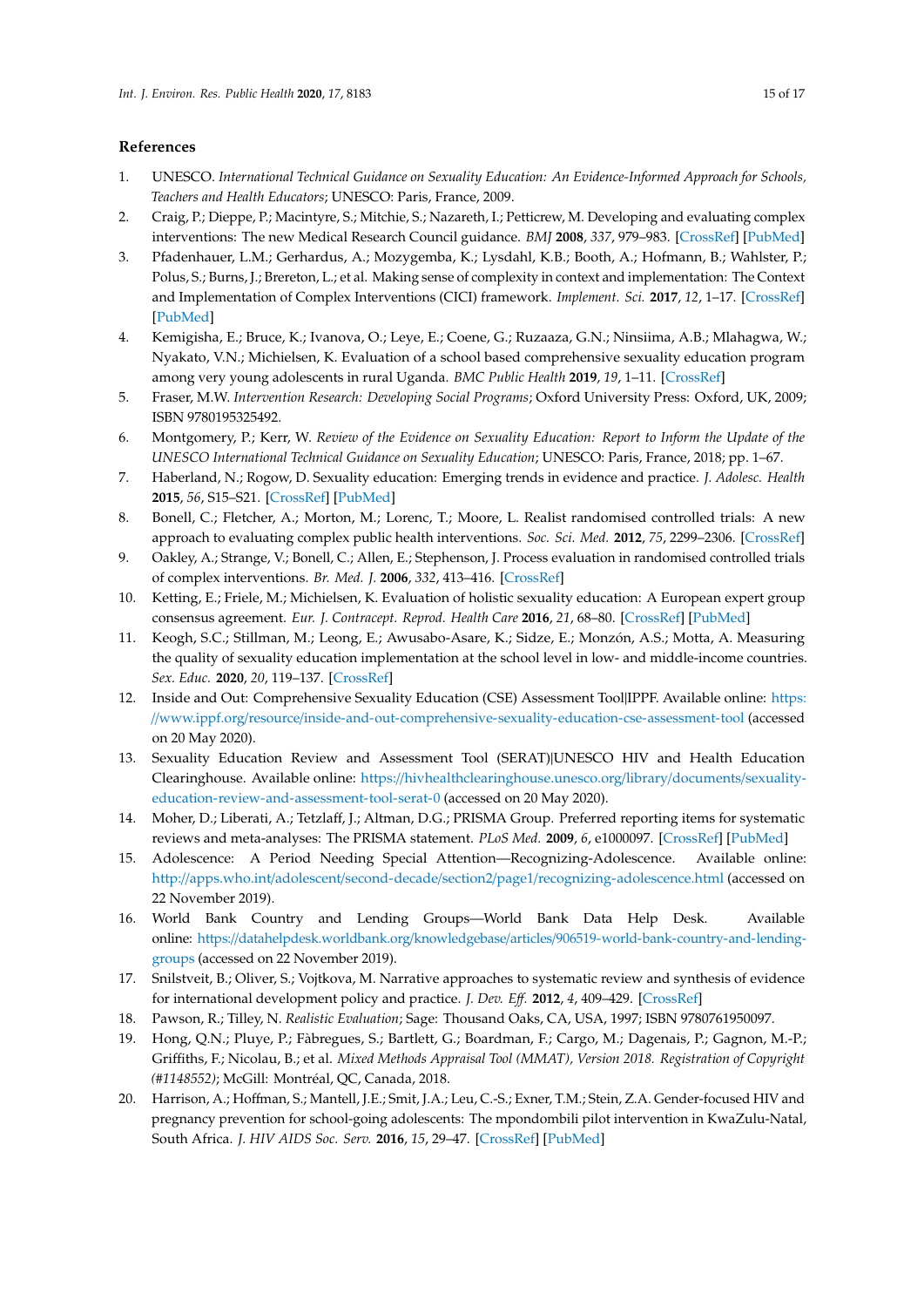- <span id="page-15-2"></span>21. Rijsdijk, L.E.; Bos, A.E.R.; Ruiter, R.A.C.; Leerlooijer, J.N.; de Haas, B.; Schaalma, H.P. The World Starts With Me: A multilevel evaluation of a comprehensive sex education programme targeting adolescents in Uganda. *BMC Public Health* **2011**, *11*, 334. [\[CrossRef\]](http://dx.doi.org/10.1186/1471-2458-11-334) [\[PubMed\]](http://www.ncbi.nlm.nih.gov/pubmed/21592369)
- 22. Katahoire, A.R.; Banura, C.; Muhwezi, W.W.; Bastien, S.; Wubs, A.; Klepp, K.I.; Aaro, L.E. Effects of a school-based intervention on frequency and quality of adolescent-parent/caregiver sexuality communication: Results from a randomized-controlled trial in Uganda. *AIDS Behav.* **2018**, *23*, 91–104. [\[CrossRef\]](http://dx.doi.org/10.1007/s10461-018-2249-4)
- 23. Krugu, J.K.; Mevissen, F.E.F.; Van Breukelen, G.; Ruiter, R.A.C. SPEEK: Effect evaluation of a Ghanaian school-based and peer-led sexual education programme. *Health Educ. Res.* **2018**, *33*, 292–314. [\[CrossRef\]](http://dx.doi.org/10.1093/her/cyy017)
- <span id="page-15-3"></span>24. van der Geugten, J.; Dijkstra, M.; Van Meijel, B.; Den Uyl, M.H.G.; De Vries, N.K. Sexual and reproductive health education: Opinions of students and educators in Bolgatanga municipality, northern Ghana. *Sex. Educ.* **2015**, *15*, 113–128. [\[CrossRef\]](http://dx.doi.org/10.1080/14681811.2014.968771)
- <span id="page-15-4"></span>25. Mathews, C.; Aarø, L.E.; Grimsrud, A.; Flisher, A.J.; Kaaya, S.; Onya, H.; Schaalma, H.; Wubs, A.; Mukoma, W.; Klepp, K.I. Effects of the SATZ teacher-led school HIV prevention programmes on adolescent sexual behaviour: Cluster randomised controlled trials in three sub-Saharan African sites. *Int. Health* **2012**, *4*, 111–122. [\[CrossRef\]](http://dx.doi.org/10.1016/j.inhe.2012.02.001)
- 26. Klinger, A.; Asgary, R. Implementation and evaluation of a curriculum to teach reproductive health to adolescents in northern Madagascar. *Int. Health* **2015**, *8*, 179–186. [\[CrossRef\]](http://dx.doi.org/10.1093/inthealth/ihv057)
- <span id="page-15-11"></span>27. Hanass-Hancock, J.; Chappell, P.; Johns, R.; Nene, S. Breaking the silence through delivering comprehensive sexuality education to learners with disabilities in South Africa: Educators experiences. *Sex. Disabil.* **2018**, *36*, 105–121. [\[CrossRef\]](http://dx.doi.org/10.1007/s11195-018-9525-0)
- <span id="page-15-5"></span>28. Namisi, F.; Aarø, L.E.; Kaaya, S.; Kajula, L.J.; Kilonzo, G.P.; Onya, H.; Wubs, A.; Mathews, C. Adolescents' communication with parents, other adult family members and teachers on sexuality: Effects of school-based interventions in South Africa and Tanzania. *AIDS Behav.* **2015**, *19*, 2162–2176. [\[CrossRef\]](http://dx.doi.org/10.1007/s10461-015-1019-9)
- <span id="page-15-9"></span>29. Merrill, K.G.; Merrill, J.C.; Hershow, R.B.; Barkley, C.; Rakosa, B.; DeCelles, J.; Harrison, A. Linking at-risk South African girls to sexual violence and reproductive health services: A mixed-methods assessment of a soccer-based HIV prevention program and pilot SMS campaign. *Eval. Program. Plan.* **2018**, *70*, 12–24. [\[CrossRef\]](http://dx.doi.org/10.1016/j.evalprogplan.2018.04.010)
- <span id="page-15-6"></span>30. van der Geugten, J.; van Meijel, B.; den Uyl, M.H.G.; de Vries, N.K. Evaluation of a sexual and reproductive health education programme: Students' knowledge, attitude and behaviour in Bolgatanga municipality, northern Ghana. *Afr. J. Reprod. Health* **2015**, *19*, 126–136. [\[PubMed\]](http://www.ncbi.nlm.nih.gov/pubmed/26897921)
- <span id="page-15-12"></span>31. Aninanya, G.A.; Debpuur, C.Y.; Awine, T.; Williams, J.E.; Hodgson, A.; Howard, N. Effects of an adolescent sexual and reproductive health intervention on health service usage by young people in northern Ghana: A community-randomised trial. *PLoS ONE* **2015**, *10*, e0125267. [\[CrossRef\]](http://dx.doi.org/10.1371/journal.pone.0125267) [\[PubMed\]](http://www.ncbi.nlm.nih.gov/pubmed/25928562)
- <span id="page-15-0"></span>32. Jemmott, J.B.; Jemmott, L.S.; O'Leary, A.; Ngwane, Z.; Lewis, D.A.; Bellamy, S.L.; Icard, L.D.; Carty, C.; Heeren, G.A.; Tyler, J.C.; et al. HIV/STI risk-reduction intervention efficacy with South African adolescents over 54 months. *Health Psychol.* **2016**, *34*, 610–621. [\[CrossRef\]](http://dx.doi.org/10.1037/hea0000140)
- <span id="page-15-1"></span>33. Jemmott, J.B., III; Jemmott, L.S.; O'Leary, A.; Ngwane, Z.; Icard, L.D.; Bellamy, S.L.; Jones, S.F.; Landis, J.R.; Heeren, G.A.; Tyler, J.C.; et al. School-based randomized controlled trial of an HIV/STD risk-reduction intervention for South African adolescents. *Arch. Pediatr. Adolesc. Med.* **2010**, *164*, 923–929. [\[CrossRef\]](http://dx.doi.org/10.1001/archpediatrics.2010.176) [\[PubMed\]](http://www.ncbi.nlm.nih.gov/pubmed/20921349)
- <span id="page-15-7"></span>34. Rijsdijk, L.E.; Bos, A.E.R.; Lie, R.; Leerlooijer, J.N.; Eiling, E.; Atema, V.; Gebhardt, W.A.; Ruiter, R.A.C. Implementation of The World Starts With Me, a comprehensive rights-based sex education programme in Uganda. *Health Educ. Res.* **2014**, *29*, 340–353. [\[CrossRef\]](http://dx.doi.org/10.1093/her/cyt108) [\[PubMed\]](http://www.ncbi.nlm.nih.gov/pubmed/24441513)
- <span id="page-15-10"></span>35. Dunbar, M.S.; Dufour, M.S.K.; Lambdin, B.; Mudekunye-Mahaka, I.; Nhamo, D.; Padian, N.S. The SHAZ! project: Results from a pilot randomized trial of a structural intervention to prevent HIV among adolescent women in Zimbabwe. *PLoS ONE* **2014**, *9*, e113621. [\[CrossRef\]](http://dx.doi.org/10.1371/journal.pone.0113621)
- 36. Mathews, C.; Eggers, S.M.; Townsend, L.; Aarø, L.E.; de Vries, P.J.; Mason-Jones, A.J.; De Koker, P.; McClinton Appollis, T.; Mtshizana, Y.; Koech, J.; et al. Effects of PREPARE, a multi-component, school-based HIV and intimate partner violence (IPV) prevention programme on adolescent sexual risk behaviour and IPV: Cluster randomised controlled trial. *AIDS Behav.* **2016**, *20*, 1821–1840. [\[CrossRef\]](http://dx.doi.org/10.1007/s10461-016-1410-1)
- <span id="page-15-8"></span>37. Mukoma, W.; Flisher, A.J.; Ahmed, N.; Jansen, S.; Mathews, C.; Klepp, K.I.; Schaalma, H. Process evaluation of a school-based HIV/AIDS intervention in South Africa. *Scand. J. Public Health* **2009**, *37*, 37–47. [\[CrossRef\]](http://dx.doi.org/10.1177/1403494808090631)